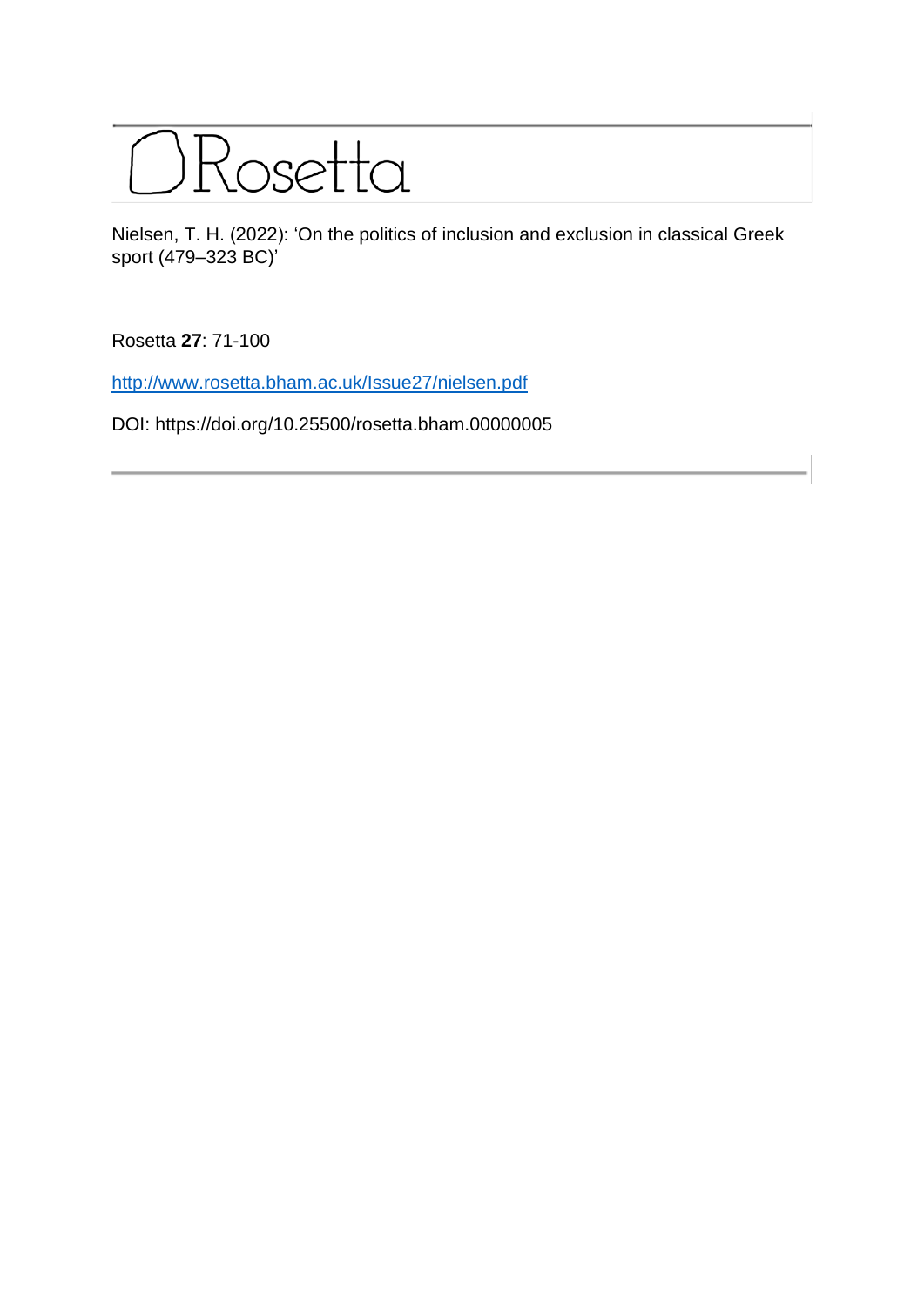# **On the politics of inclusion and exclusion in classical Greek sport (479–323 BC)<sup>1</sup>**

*Thomas Heine Nielsen* (University of Copenhagen)

# **Introduction**

The following brief study aims to outline how ancient Greek sport contributed to the drawing of boundaries between groups and within groups. The first section discusses the distinctions between *polis* honoratiores and the common crowds (section I.1); between the rich and the poor (I.2); between the coached and the uncoached (I.3); between equestrians and other competitors (I.4); and between the celebrated victors and the silent majority (I.5–6). The second section addresses the distinctions between Athens and other *poleis* (II.1); between men and women (II.2); between free men and the enslaved (II.3); and, finally, between Greeks and non-Greeks (II.4). Most, though not *all*, of the evidence on which the study draws is Athenian, as is almost invariably the case in studies of ancient Greek history, but the main points made should be broadly valid for most Greek *poleis.*

# **I. Distinctions within the group of adult free men**

# **I.1. Honoratiores versus the common crowd**

The function of competitive sport – that is, what sport *did* – in the ancient Greek world was to (re)create and reify distinctions within groups and between groups.<sup>2</sup> It was not, of course, the case that sport *created* the differences and distinctions to be discussed below in the hard sense of bringing them into existence in the first place. But since the distinctions discussed here provided the cultural bases on which the Greek way of sport rested, sport, by using these distinctions as basic organizing principles on numerous and recurrent occasions, helped maintain them and solidify them, and in this weaker sense we may say that sport contributed to the (re)creation of fundamental

<sup>1</sup> A preliminary version of this paper was published in Danish in 2021.

<sup>2</sup> Christesen and MacLean 2021: 24.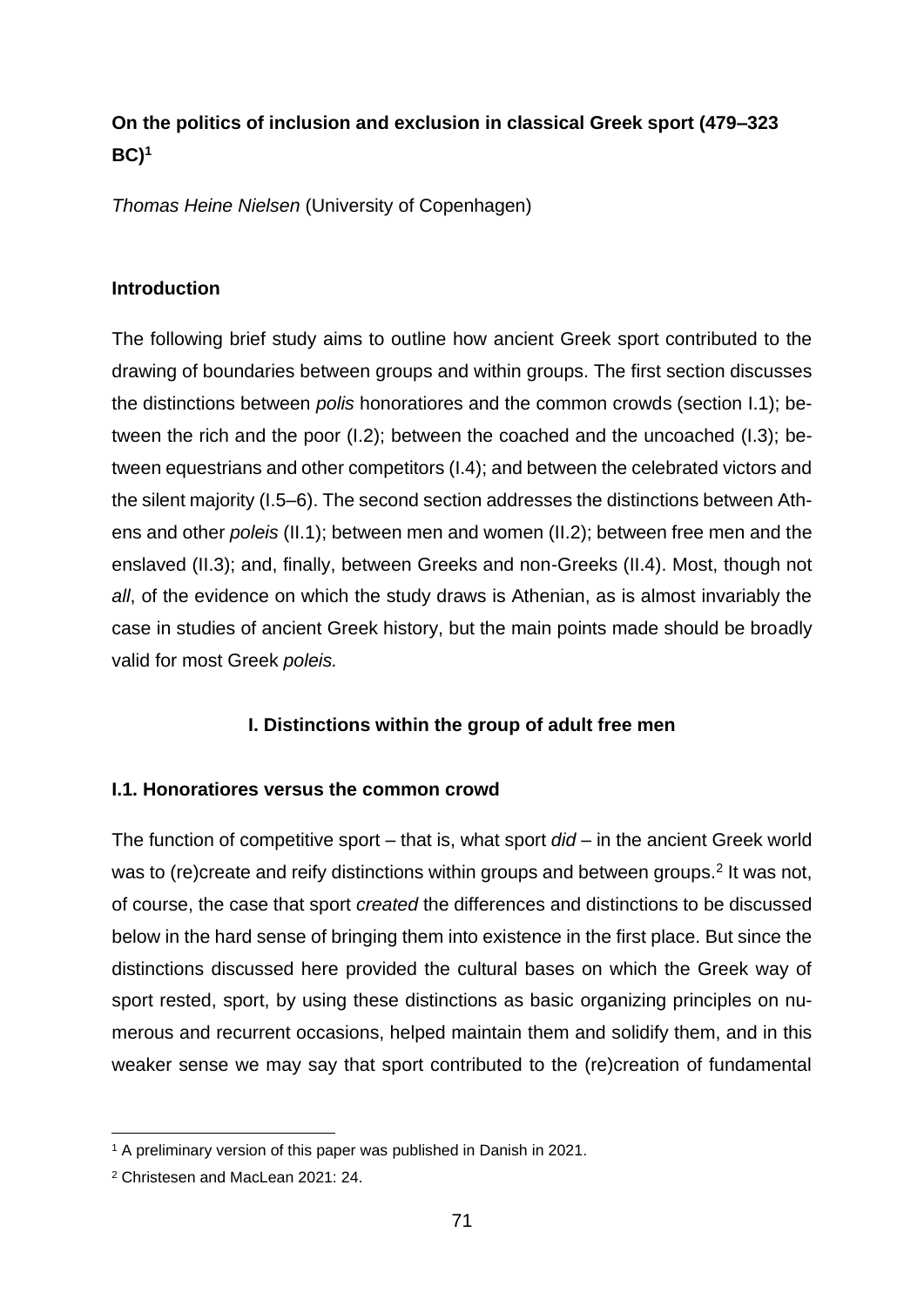differences and social principles of Greek culture, and this clarification should be kept firmly in mind throughout the following discussion.

This function of sport was a product of the various ways in which different groups and individuals were enabled to practice sport or, on the contrary, excluded from the practice of sport, by way of law or by way of inherited tradition. In this way, sport contributed to the (re)creation and reification of central differences and distinctions in ancient Greek culture. But, of course, sport also served other purposes, in particular in religious ceremonies which was practically the only context in which competitive contests took place in the classical period.<sup>3</sup> The most important public events of Greek *polis*  religion<sup>4</sup> were the great *heortai* or *panegyreis* (festivals) celebrated in honour of the gods.<sup>5</sup> These festivals staged the central ritual of Greek religion: animal sacrifice.<sup>6</sup> Sacrifices were sometimes on a significant scale, $<sup>7</sup>$  and they united humans and the</sup> god(s) they honoured through a central social ritual of a shared meal. Greek sacrifices were conducted by offering a few specially chosen pieces of sacrificial meat, that were then burnt for the gods on an altar, $8$  while the rest was distributed amongst the worshippers, ideally the whole citizenry (not just the adult males). The sacrificial meat provided citizens with a feast,<sup>9</sup> and the sacrifice was not really completed until the sacrificers themselves had had their share.

In addition to sacrifices, festivals normally comprised of several other rituals and attractions such as prayers, choral songs, processions, recitations of epics, tragic and comic performances and, not least, competitive contests. In Greek antiquity, the great

<sup>3</sup> Nielsen 2018: 22–30. For the close connection between sport (*agones*) and religion, see e.g. Thuc. 2.13.4, 2.38.1, 5.49.1; Isocr. *Paneg*. 4.43; Diod. Sic. 12.26.4.

<sup>4</sup> On *polis* religion, see the two influential essays by Sourvinou-Inwoord (1988 and 1990), conveniently brought together in Buxton 2000.

<sup>5</sup> On Greek religious festivals, see the essays collected in Brandt and Iddeng 2012, and the Greek parts of *Thesaurus Cultus et Rituum Antiquorum* VII; as well as Parker 2011: 171–223.

<sup>6</sup> On Greek animal sacrifice, see Bremmer 2007 and the essays collected in Hitch and Rutherford 2017. <sup>7</sup> To give merely a single example, in 333 BC the Athenians sacrificed at least 261 oxen to Zeus Soter (Rosivach 1994: 63). See also *IG* I³ 375.7; *I.Cret*. I.xxii.9; *ASAA* 39-40 (1961-62) 312-13 nos. 161-62;

Xen. *Hell*. 6.4.29 and Isocr. 7.29.

<sup>8</sup> Hes. *Theog*. 535-560; Men. *Dysc*. 447-49.

<sup>9</sup> Hdt. 1.31.5; [Xen.] *Ath. pol.* 2.9; Isae. 9.21; Isocr. 7.29; Eur. fr. 282.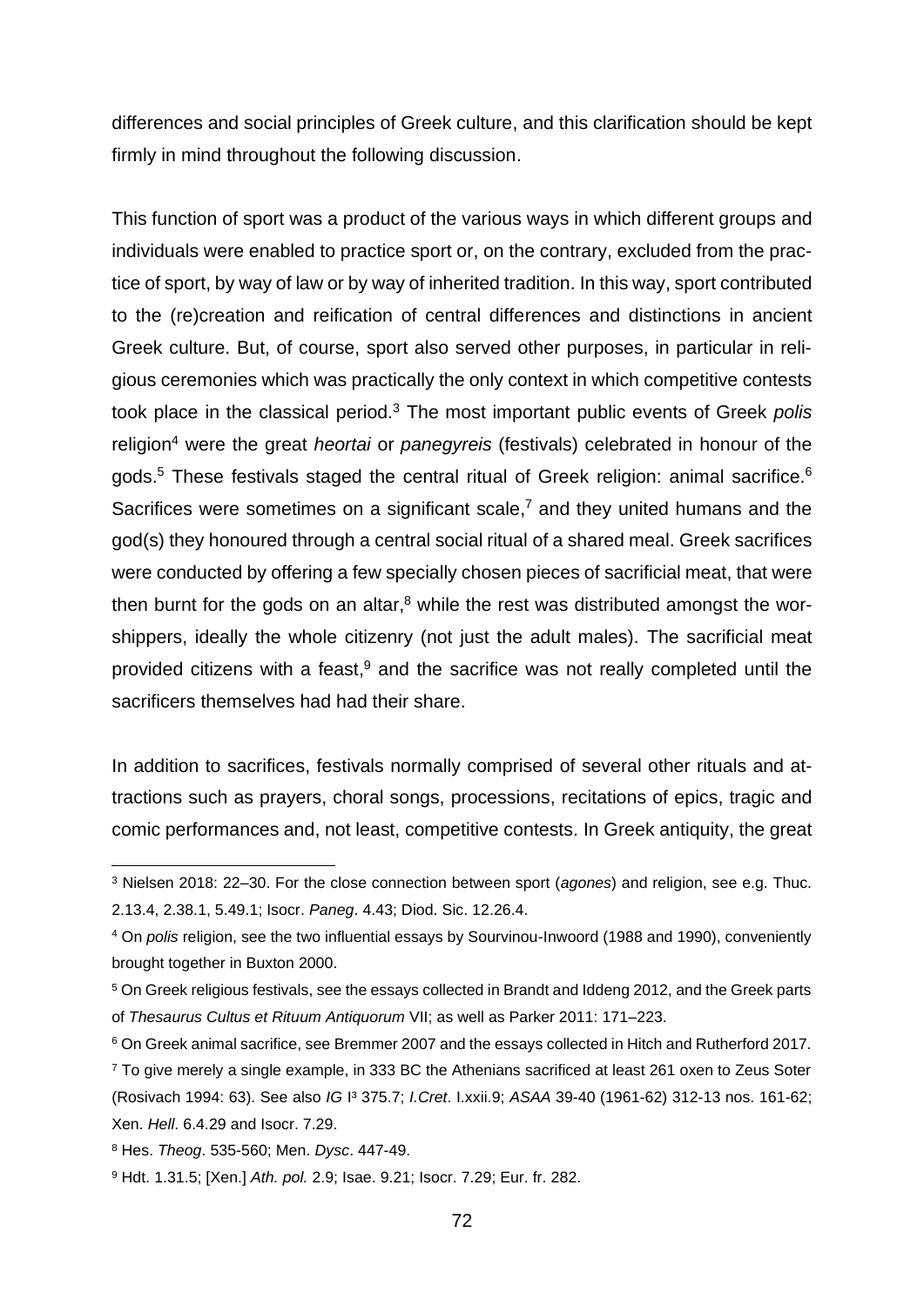religious festivals served as occasions for recreation, relaxation and merriment.<sup>10</sup> Some of the major festivals lasted for quite a while – the Olympics for 5 days and the *Panathenaia* for perhaps 8 days<sup>11</sup> – and most of the time was devoted to events other than the sacrificial feast. A basic religious assumption of the Greeks was that the gods enjoyed 'the same kinds of pleasures, such as wine, dancing, song, and even beauty contests, as their terrestrial counterparts.' <sup>12</sup> Accordingly, they could be honoured with activities such as Homeric recitations and athletic competitions.<sup>13</sup> Competitive contests, then, were staged both in honour of the gods and for human enjoyment and recreation. The Greeks were enthusiastic spectators at athletic competitions, as is clear from the Homeric description of the funeral games for Patroklos, <sup>14</sup> or Sophokles' vision of Orestes' performances at Delphi. <sup>15</sup> As incorporated into *heortai*, athletic competitions were both a religious ritual in honour of the gods and a spectator event of major recreational value.

As spectator events, competitive contests contributed to the (re)creation and reification of differences among individuals in *poleis*. As a general rule, Greek *poleis* were heavily dependent on the benevolence and altruism of their economic elites in order to have various public activities financed.<sup>16</sup> At Athens, for instance, private benevolence was even institutionalized by law in the form of *liturgies*, a special kind of tax by which the financing and administration of various public activities were imposed on wealthy individuals<sup>17</sup> and from which such central institutions as dramatic performances<sup>18</sup> and the navy<sup>19</sup> were funded.<sup>20</sup> Such contributions to public activities and

<sup>10</sup> Thuc. 2.38.1; Pl. *Leg.* 653D.

<sup>11</sup> Olympics: Lee 2001; *Panathenaia*: Mikalson 1975: 34.

<sup>12</sup> Murray 2014: 312. See e.g. *Hom. Hym. Apoll*. 149–150, 169–170 where song is said to please Apollo as well as humans.

<sup>13</sup> See e.g. Lysias 2.80 for the statement that *agones* were put on to honour the gods.

<sup>14</sup> Hom. *Il.* 23.257–897.

<sup>15</sup> Soph. *El.* 680–763; see also Guttmann 1986: 17.

<sup>16</sup> Gygax 2016: 5–6.

<sup>17</sup> Hansen 1999: 110–12; Gygax 2016: 199–207.

<sup>18</sup> Wilson 2000.

<sup>19</sup> Gabrielsen 1994.

<sup>&</sup>lt;sup>20</sup> Such liturgies were so expensive that they were incumbent on 'a very small proportion of the Athenian citizenbody' (Davies 1984: 9).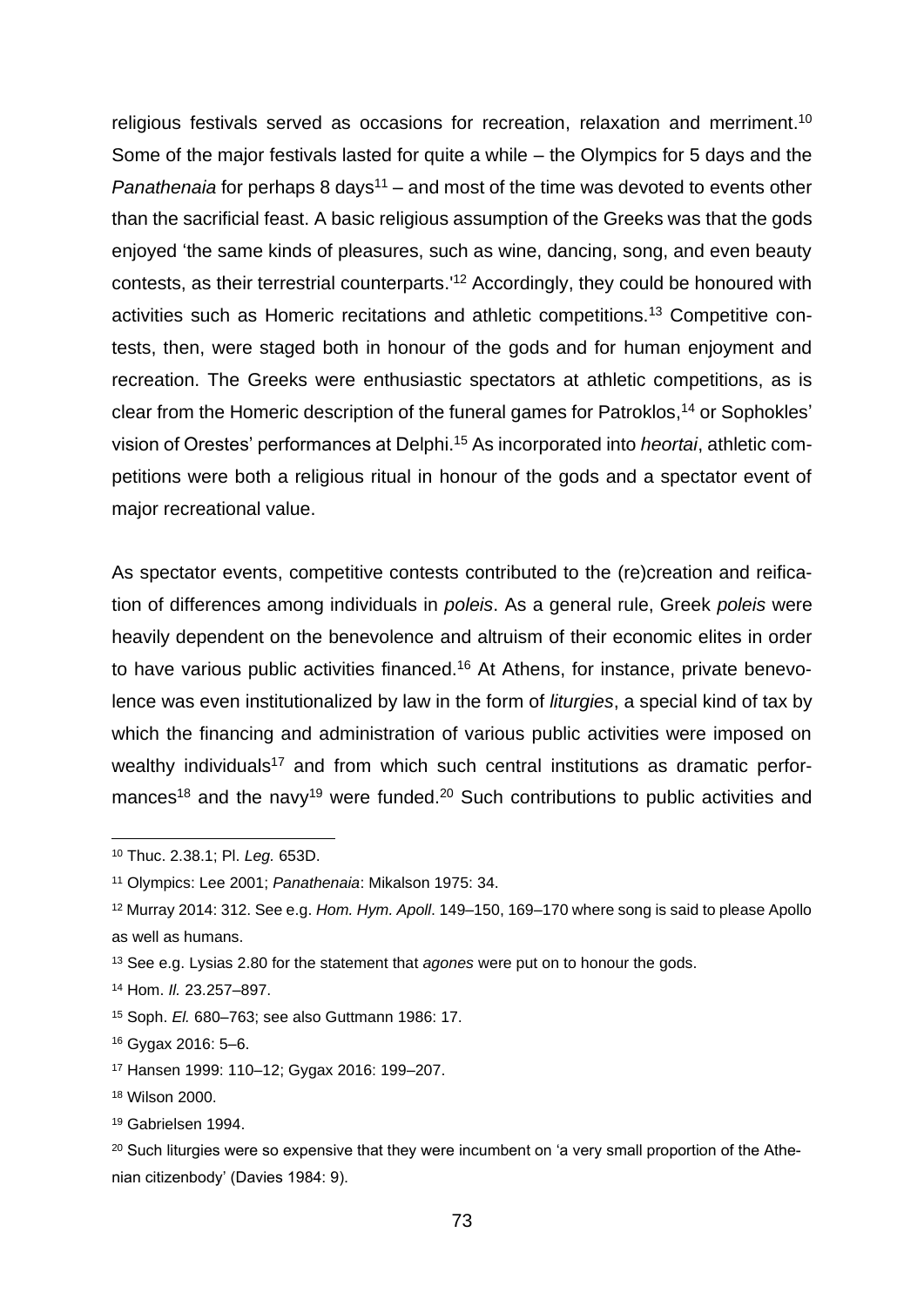their funding did not come forward quite as reluctantly as citizens of modern liberal states might perhaps instinctly assume. The driving ambition of Greek elites was public respect and recognition, very often expressed in the form of certain social privileges such as, for example, the right to dine at the *prytaneion,* the ceremonial council hall (*sitesis*). <sup>21</sup> Such public recognition was proof that a man belonged in the uppermost echelons of society. The urge for public recognition was termed *philotimia* ('love of honour') and was a thoroughly respectable pursuit. <sup>22</sup> The concept of *philotimia* and the public need for benefactions made an almost perfect match. The *polis* would publicly acknowledge benefactions received, very often by awarding various privileges by means of honorary decrees issued by the assembly, itself the prime decision-making institution of Greek *poleis* admitting all adult male full-citizens, at least in democratic *poleis*. In order to win such public honour, the elites had to constantly provide benefactions in a continuous circle of reciprocity. One of the most prestigious privileges a *polis* had to award was *proedria*, <sup>23</sup> an honorary front-seat at various gatherings of mass audiences such as athletic competitions.<sup>24</sup> When the crowd entered the stadium to attend the competitions it was, accordingly, made clear in a most demonstrative way who the publicly favoured elites were: the dignitaries in the front row. On this point, athletic competitions resembled other mass gatherings such as concerts or dramatic performances where honorary front seats were also set aside for honoratiores: it was the event as a mass turnout and not its quality as, say, a boxing match that the *polis* put to its own good use in such circumstances. The reciprocal system of benefactions and honorific awards was meritocratic and plutocratic in that elites had to supply generous benefactions in order to win public recognition.<sup>25</sup> As incorporated into the big religious festivals, then, sport created the great mass turnouts that *poleis* put to their advantage by using them as a stage on which to honour its benefactors publicly in front of the common crowd, and in this way sport contributed to visualizing and solidifying the distinctions between the economic elite and the ordinary population.

<sup>21</sup> Dem. 20.120; *Der Neue Pauly* 11: 599 s.v. Sitesis.

<sup>22</sup> See e.g. Dem. 18.257; *IG* II<sup>2</sup> 300, 373; *SEG* 32 794.11.

<sup>23</sup> *Der Neue Pauly* 10: 376.

<sup>&</sup>lt;sup>24</sup> Such honorary seats have been identified archaeologically and epigraphically in ancient theatres: see Isler 2017 vol. 1: 122-29.

<sup>25</sup> Scanlon 2021: 654.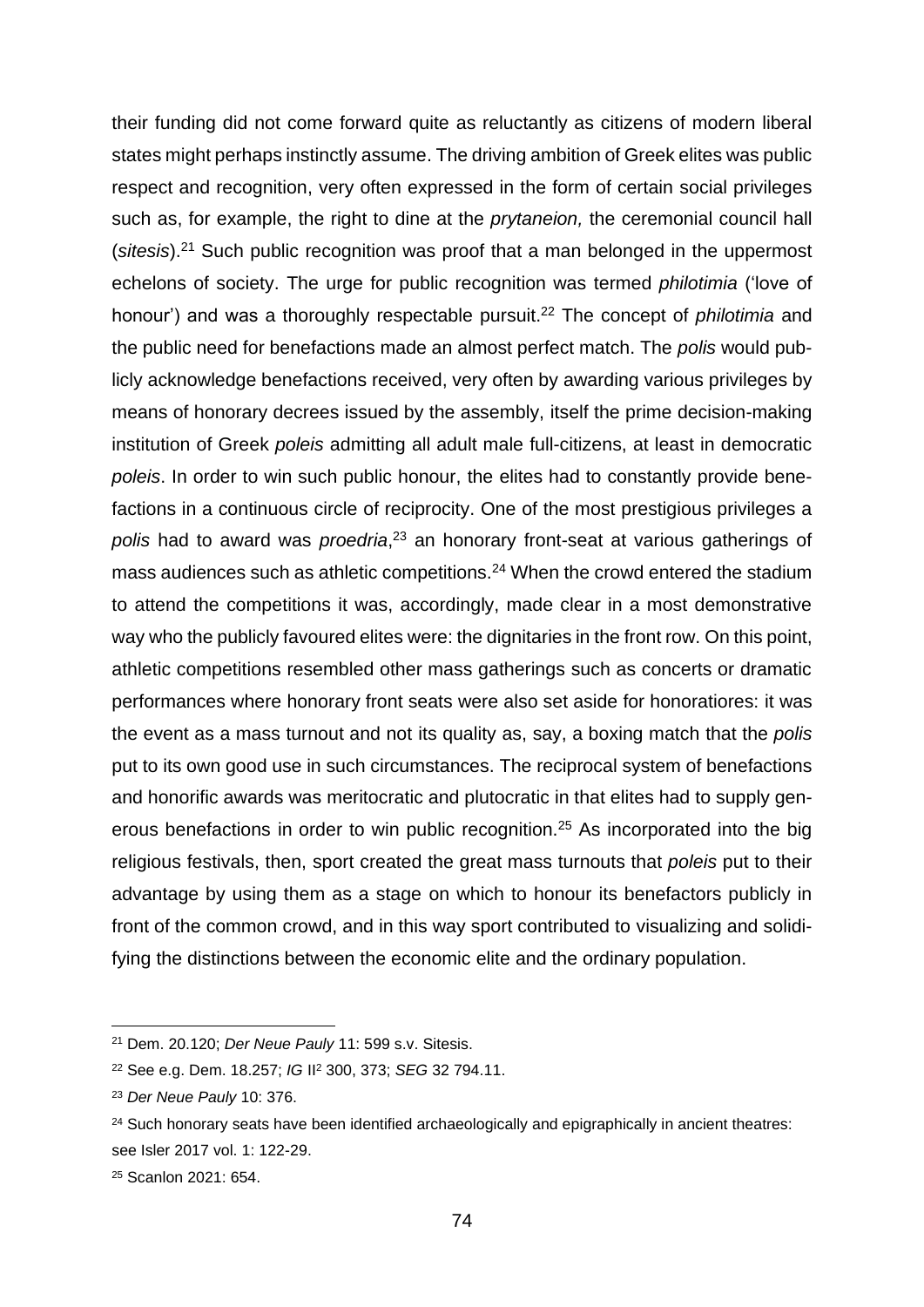### **I.2. The rich versus the poor**

Turning now to the athletes and to sport as a competitive pursuit, we must keep in mind that Greek athletes, as I shall show below, comprised of only free, Greek men, and this group will have constituted a minority of the population in any Greek *polis*. But even within this tiny and exclusive group it was not all, but only *some*, who practised a lifestyle organized to meet the rather severe demands of competitive athletics. First of all, there were presumably uncodified but strict social rules for who could permit themselves to pass the day idly with training in the public fitness facilities, the *gymna*sia, literally 'places for being naked'.<sup>26</sup> To practise athletics as a lifestyle was to pose – in the manner of the earlier tradition when only leaders competed as athletes, as in Homer<sup>27</sup> – as one of the would-be leaders of the *polis* and so it *was* primarily the elites who did so.

Another circumstance which presumably prevented most free men from participating seriously in competitive athletics was the fact that competition at top-level was so keen that serious and systematic training was an absolute necessity for ambitious athletes with hopes of victory.<sup>28</sup> And in Greek sport, secondary placings counted for almost nothing as only victory was considered to be of any real value and prestige.<sup>29</sup> Nobody really cared who was second at the Olympics or elsewhere.<sup>30</sup> It was, accordingly, a precondition for serious athletic ambitions to have the leisure time available to be set aside for extensive training. This will have prevented most from becoming great athletes, since, as Aristotle remarked, everywhere few are prosperous, and many needy.<sup>31</sup>

For the actual competitions, too, leisure was essential since most Greek athletes had to travel to the sites of competitions which were only rarely located in their own *polis*.

<sup>26</sup> Pritchard 2003: 322–23.

<sup>27</sup> Papakonstantinou 2019: 26–27.

<sup>28</sup> Ar. *Ran.* 1093–94; Aeschin. 3.179–80; Isocr. 15.183–85, 16.32–33; Pl. *Stat.* 294de, *Resp.* 422bc, *Leg.* 830ac; Xen. *Hier.* 4.6; see further Potter 2012: 137–60; Cebrián 2020: 89–92; Mann 2021: 74–79. <sup>29</sup> Segal 1984: 26.

 $30$  For the few cases in which secondary or lower placings were remembered, see Matthews 2007.

<sup>31</sup> Arist. *Pol.* 1279b34.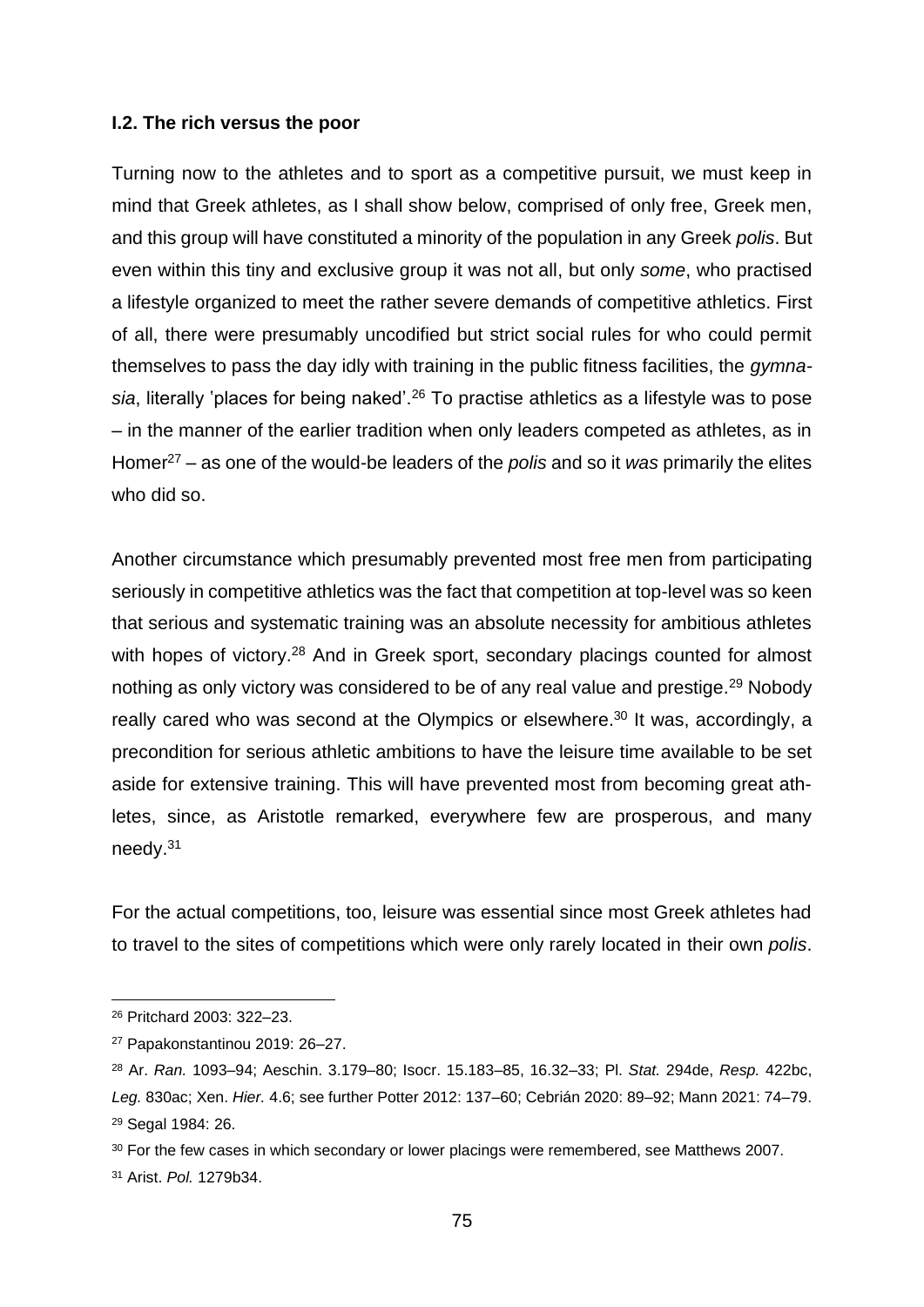An athlete of, say, Massalia in modern France or Sinope on the Black Sea, would have to travel far to cities such as Argos, Athens, Elis, Korinth or Thebes to enter prestigious competitions. Travel expenses had to be covered by the athlete himself (or his family), since there were no public institutions to subsidize such travels in the classical *polis*. 32 It was, moreover, a precondition for entering the Olympics, the most prestigious of all athletic festivals, that athletes trained at Elis – the *polis* which always arranged the Olympics<sup>33</sup> – for a whole month prior to the opening of the festival, supervised by the *Hellanodikai*, the Eleian umpires organising and presiding at the festival.<sup>34</sup> All in all, it seems a reasonable assumption that an Olympic athlete would have to set aside at least some five to six weeks to compete at Olympia. So, obviously, economic status played a decisive role and *de facto* determined who competed at top-level festivals.

# **I.3. The coached versus the uncoached**

But there were further ways in which economic status was a decisive factor. Skilled and professional trainers appeared already in the late archaic period,<sup>35</sup> and by the fifth century they seem to have been reasonably common and to have formed a well-recognized group of professionals.<sup>36</sup> Among them were several retired athletic stars such as Ikkos of Taras<sup>37</sup> and Melesias of Athens.<sup>38</sup> An athlete bettered his prospects of victory considerably by taking instruction from such a coach: Melesias of Athens led his charges, all from Aigina, it seems, to no less than thirty major victories.<sup>39</sup> But professional trainers, of course, asked for salaries, and here, then, is another socio-economic factor restricting access to top-level sports to the select few.<sup>40</sup> By competing at top-level, then, an athlete demonstrated that he belonged to that *leisure class*, which

<sup>32</sup> The earliest known example of public subsidization is an *ad hoc*-grant by Ephesos ca. 300 BC (see Brunet 2003, Nielsen 2011 and Nielsen 2018: 211–13, discussing *I.Ephesos* 1415, 1416 and 2005). <sup>33</sup> Crowther 2003; Nielsen 2007: 29–54.

<sup>&</sup>lt;sup>34</sup> Crowther 1991. The stipulation is known only from the Roman period, but it, or something similar, presumably existed already in the classical period.

<sup>35</sup> Mann 2014: 279.

<sup>36</sup> Mann 2021: 74.

<sup>37</sup> Pl. *Prot.* 316d; *Leg.* 839f-840a; Paus. 6.10.5.

<sup>38</sup> Pind. *Ol.* 8.54-66; *Nem.* 4.93-96; *Nem.* 5.48-49; *Nem.* 6.64-66; Pl. *Meno* 94cd.

<sup>39</sup> Pind. *Ol.* 8.66.

<sup>40</sup> Mann 2021: 74.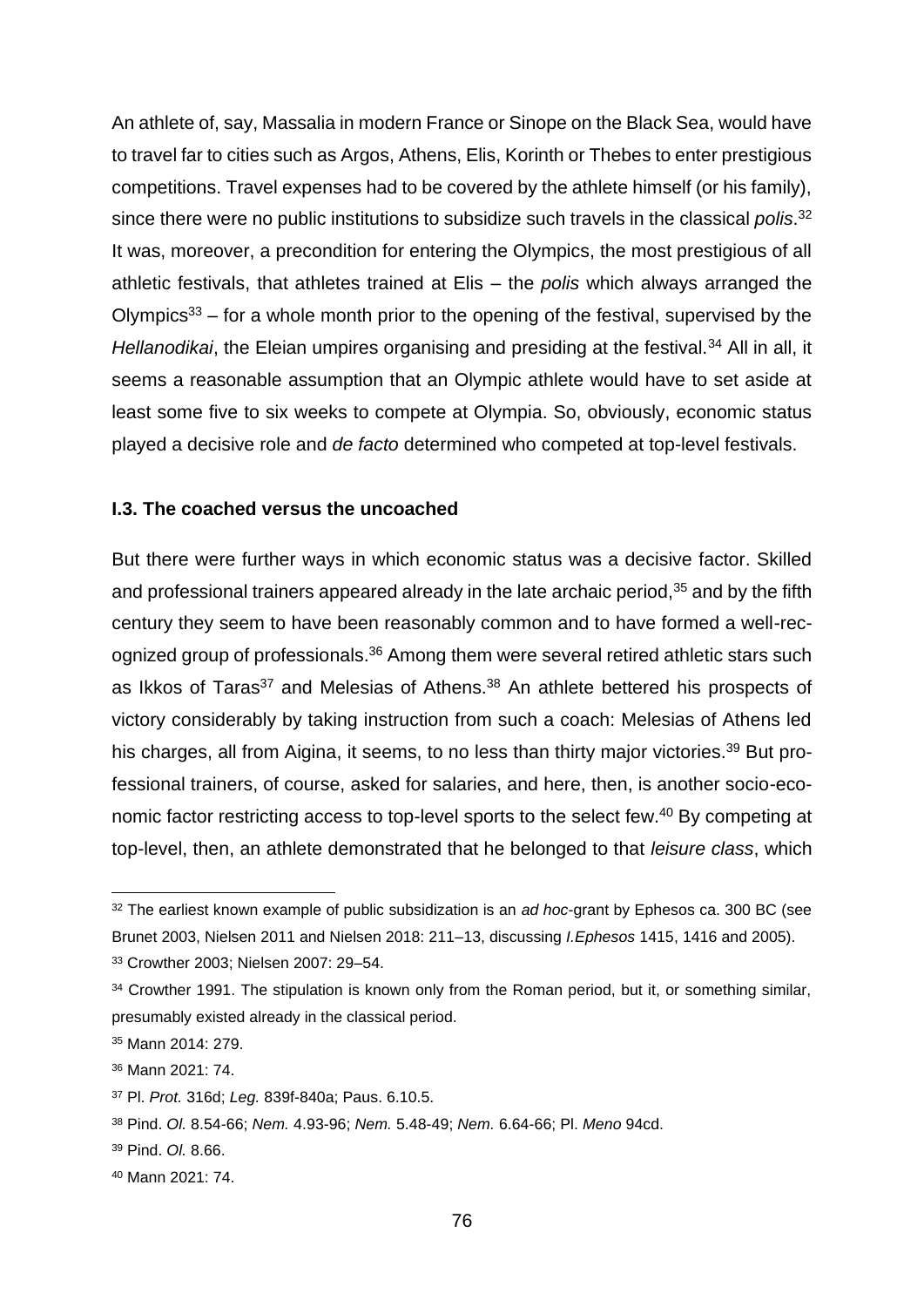was defined and described in a classic monograph by Thorstein Veblen as long ago as 1899. <sup>41</sup> That is, the class which had the resources and, accordingly, the leisure time to engage in extravagant consumption and unproductive waste of time – a lifestyle which was very much the ideal among Greek elites who despised productive labour and commerce.<sup>42</sup> This was particularly true of the absolute economic elite, who engaged in equestrian sports.

# **I.4. Equestrians versus the rest**

In ancient Greek culture, the horse was the ultimate status symbol. In agriculture the horse was essentially parasitic and non-productive in terms of yielding raw products (cheese, meat etc.). Equestrian sports were, moreover, a particularly costly affair, which demanded considerable resources.<sup>43</sup> The horses had (preferably) to be bred or (if necessary) bought; and once bred or bought, they had to be fed and tended. Moreover, one needed a stable and competent staff, as well as equestrian equipment and the leisure time and skills to train the animals or the financial resources to hire a professional to do the job. Race horses, especially chariot-teams, had to be trained meticulously in order to compete; and, as I shall elaborate below, skilled charioteers were likewise a necessity in order to spare the horseowners themselves the acute dangers of actual racing.<sup>44</sup> Accordingly, only the super rich members of the elite competed in equestrian contests, and the purpose (or one of the purposes, at least) was, quite simply, to demonstrate membership of the uppermost elite among the leisure class.

But equestrian sports offered an additional attraction which was that age did not really matter. This meant that slightly or considerably elderly members of the elite who could no longer compete in foot-races or combat sports but had inherited the family fortune did not have to withdraw completely from competitive sports, but could change to

<sup>41</sup> Veblen 1994 [1899].

<sup>42</sup> Hdt. 2.165–67; Pl. *Resp*.590c; Xen. *Oec*. 4.2-3; Arist. *Pol*. 1291a1-4; Austin & Vidal-Naquet 1977: 11, 17, 169–71, 379; Whitehead 1977: 116–21; Hansen 1999: 120.

<sup>43</sup> Davies 1971: xxv–xxvi; Hodkinson 2000: 312–17; Scott 2005: 513–21; Golden 2014: 254, 262.

<sup>44</sup> See Pind. *Pyth*. 5.49–54, Dem. 61.29, Diod. Sic. 14.109,4 with Crowther 1994: 121.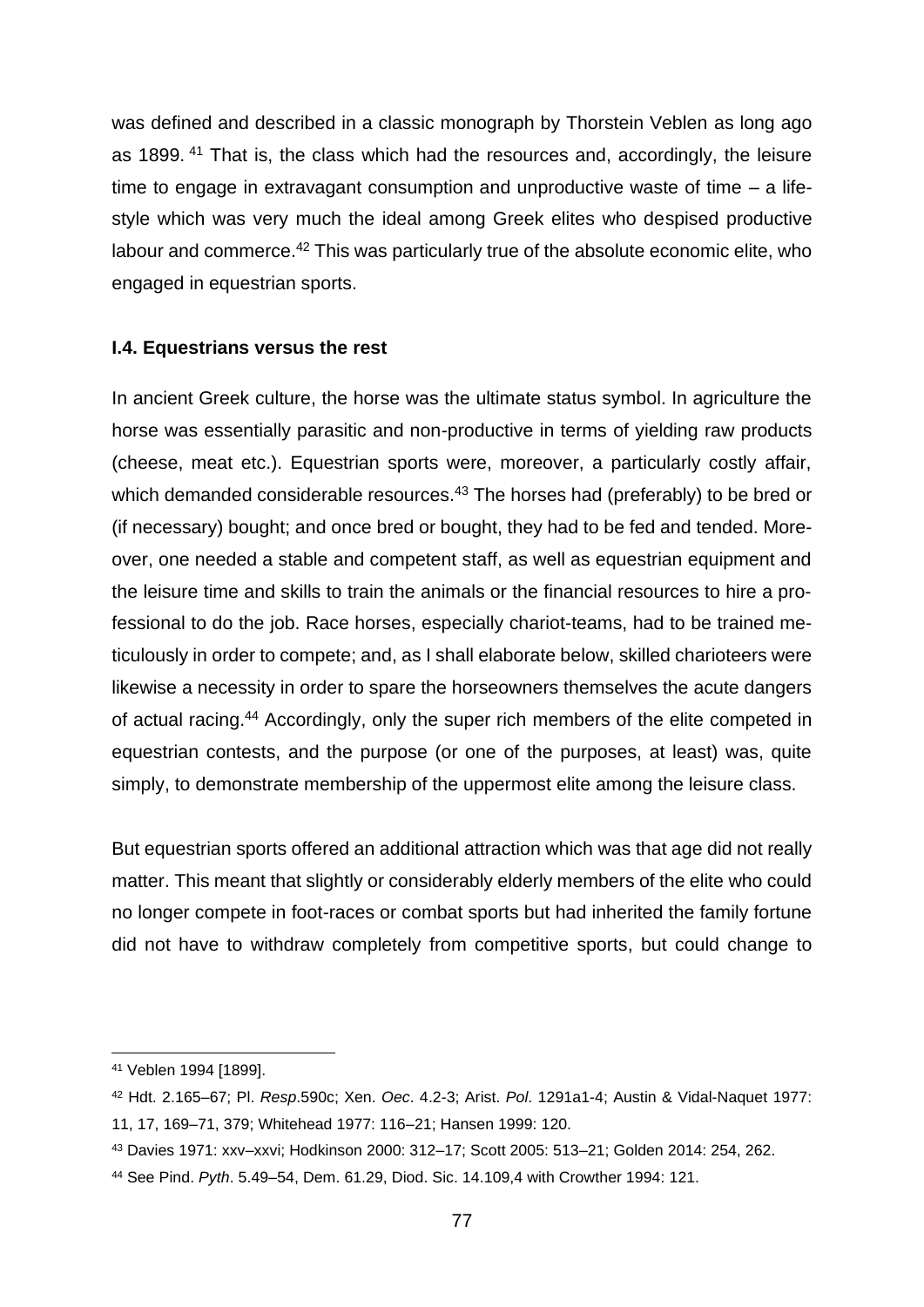equestrian sports.<sup>45</sup> Age was another phenomenon reified by sport. At the competitions at the Greek religious festivals with *agones gymnikoi* on their program competitors were divided into age-classes.<sup>46</sup> The important dividing line was between adults and non-adults. The latter were sometimes subdivided further into e.g. 'beardless' and 'boys', as was the case at the *Panathenaia* at Athens; at Olympia, however, the divinding line was simply between 'men' and 'boys', with the former as the important group.<sup>47</sup> By competing in equestrian races, then, members of the upper economic elite could remain 'men' in public eyes for as long as they wanted, even if the equestrian competitors were not divided into age-classes.

#### **I.5. The victors versus the unvictorious**

For the select few who did compete at top-level, the goal was victory, at almost any price, and victory and its meaning became an ideological battleground.<sup>48</sup> Athletic victory was a source of honour, $49$  and honour was, as already mentioned, a pervasive driving force of Greek elites, in all spheres of life. Since victories were won at contests incorporated into festivals of the gods, victory could also be interpreted as proof that the victor was a favourite of the patron divinity, since, according to Greek religious ideas, nothing happened except through divine agency: a victory, then, could be construed as a gift from the god.<sup>50</sup> Victories could also, and Greek elites did so demonstratively, be interpreted as proof of inherited prowess, <sup>51</sup> and used to justify aspirations to political leadership, another central ambition of Greek elites.<sup>52</sup> In this way, the meaning of victory became an ideological battleground, as already stated. The *poleis* as collectives of citizens attempted to secure for itself a part of the honour and prestige

<sup>45</sup> Golden 2014.

<sup>46</sup> Petermandl 1997.

<sup>47</sup> Golden 2004: s.v. age-class.

<sup>48</sup> Nicholson 2005: 15; see also Espy 1979: 4–8 for the point that by itself sport has no fixed meaning and has only the meaning assigned to it.

<sup>49</sup> Hom *Od.* 8.147–48; Xenoph. fr. 2.6 (West); Pind. *Ol*. 1.23–24; *Ol*. 8.10–11; *Isthm.* 5.7–10; Ebert 1972: no. 46.1–2; no. 48.7; no. 49.5–6; see further Mann 2001: 19; Nielsen 2014: 25–26.

<sup>50</sup> See e.g. *IvO* 166; Pind. *Isthm*. 2.12-16, 18; see further Mikalson 2007; Nielsen 2012; and Keesling 2017: 29.

<sup>51</sup> Nicholson 2005: 2; Cebrián 2020: 82–83.

<sup>52</sup> Mann 2001: 36.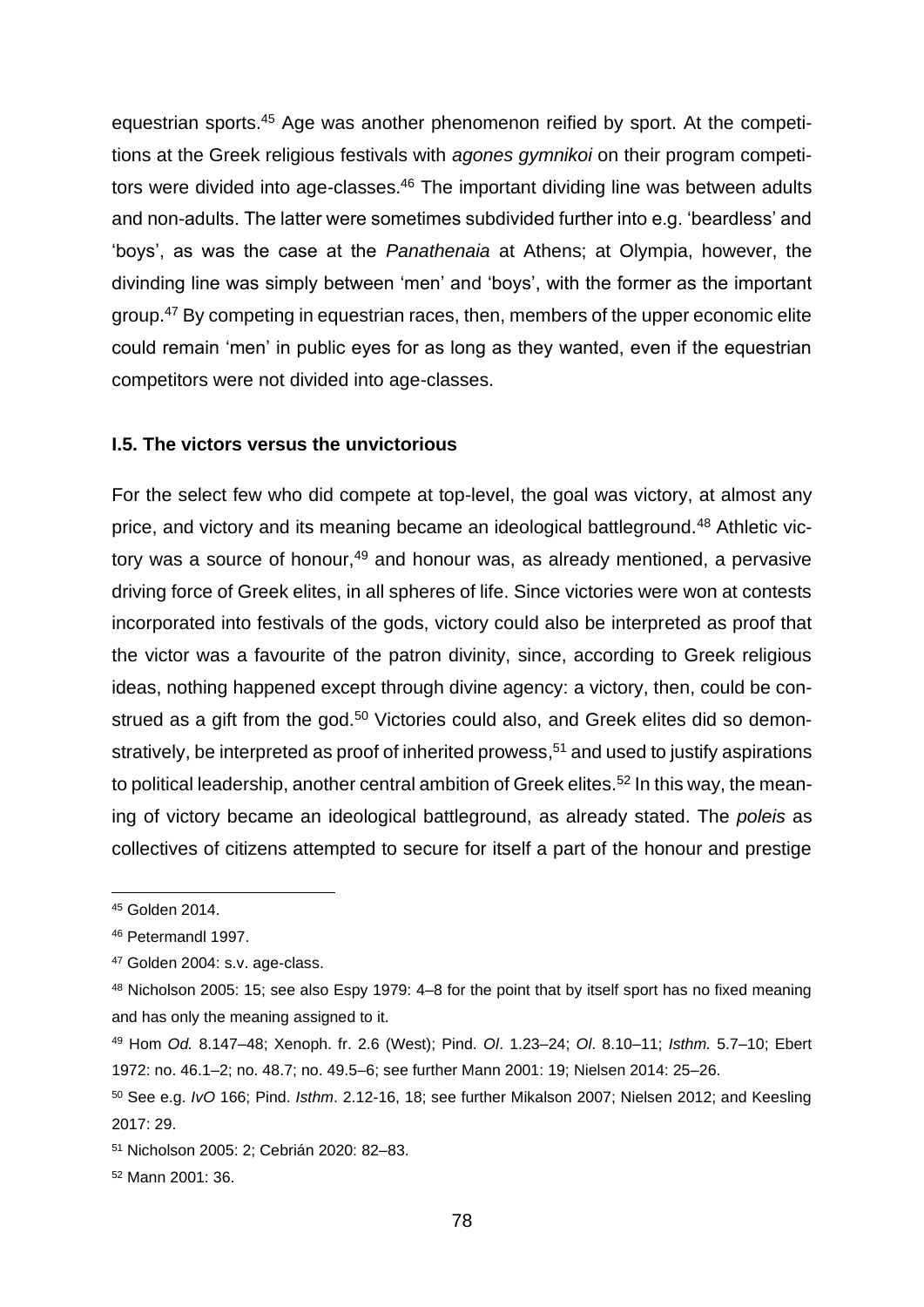which fell to the victories of 'their' athletes.<sup>53</sup> To a great extent, they did so by identifying athletes very closely with their *poleis* of origin.<sup>54</sup> Formally, Greek athletes were not official representatives of their *poleis*, in the way that modern Olympic athletes are representatives of their nations, and there were no such things as city-state uniforms or city-state teams in ancient Greek sport. But the close identification of athletes with their *poleis* turned them into *de facto* representatives of their *poleis* and in this way the *poleis* appropriated for themselves part of the glory of their athletic victors.

#### **I.6. The celebrated versus the silent majority**

On their side, Greek upper-class victors developed two exquisite art forms which served to immortalise the memory of the victor and allow him to retain for himself the better part of the honour and prestige of his victory: the nude athletic statue and the so-called epinician ode. During the sixth century, Greek elite victors began erecting costly statues depicting themselves to celebrate and immortalise their feats,<sup>55</sup> and such monuments were erected either at the site of victory – e.g. Olympia or Delphi – or at a major sanctuary in the athlete's hometown, in Athens on the Akropolis,<sup>56</sup> and they were formally dedicatory offerings to the god considered to have brought victory.<sup>57</sup> In addition to demonstrating and emphasising the divine favour bestowed on the victor, the purpose of such victor statues was, of course, to perpetuate the memory of the splendid victory, which might otherwise be deplorably transient. Accordingly, the statues depicted the victor in the nude, the Greek athletic costume, as it were.<sup>58</sup> Famous

<sup>53</sup> Thus, *poleis* would occasionally finance victory statues for victorious citizens, presumably to ensure their own shares of the glory of victory: see e.g. *IvO* 186; *SEG* 35.1125: Paus. 6.13.11, 6.15.6 and 6.17.4.

<sup>54</sup> See e.g. Isocr. 16.33 (with Nielsen 2002: 205); Lycurg. *Leoc.* 51; and *I.Ephesos* 1415 (with Nielsen 2018: 210); see further Mann 2001: 34; Nielsen 2002: 207–9; Nielsen 2007: 86–98.

<sup>55</sup> At Olympia, victory statues may have been erected already in the seventh century: see Paus. 6.1.8 with Herrmann 1988: 120.

<sup>56</sup> On such victor statues, see Hyde 1921; Raschke 1987; Herrmann 1988; Lattimore 1988; Rausa 1994; Peim 2000; Smith 2007; Nielsen 2018: 177.

<sup>57</sup> Hyde 1921: 37–40; Hermann 1988: 134; Smith 2007: 97; Keesling 2017: 29, 47–48.

<sup>58</sup> Hyde 1921: 47; Smith 2007: 107.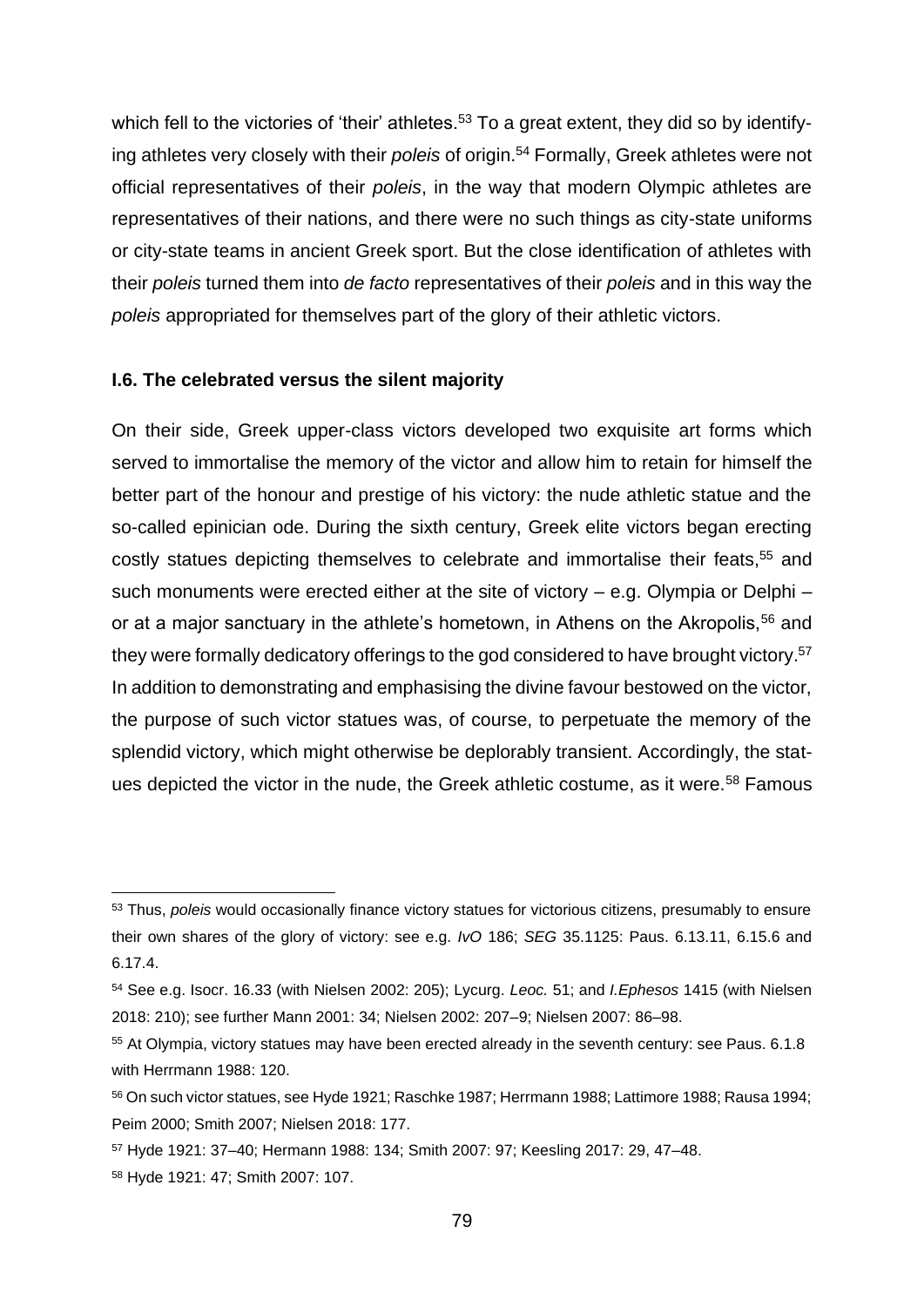sculptors such as Myron,<sup>59</sup> Polykleitos<sup>60</sup> and even Pheidias<sup>61</sup> produced statues such as the *Diskobolos* and the *Diadoumenos*. Its ideological function was to depict the victor as a superior being in a form resembling that of gods and mythological heroes, who were standardly depicted in the nude and who were also thought of as athletes: Apollo, for instance, was a boxer.<sup>62</sup> Alongside gods, heroes and the dead, athletes were, in fact, the only subjects of portraits in early Greek sculpture.<sup>63</sup> Such portraits were not realistic portraits but idealistic and ideological interpretations of the feats and stature of the depicted victor.

The second art form that developed to glorify and exalt victory was the epinician ode, great choral odes performed by dancing male choirs to musical accompaniement. Such odes were produced by professional poets such as Bacchylides (ca. 520–ca. 450 BC) and Pindar (ca. 518–ca. 445 BC), the latter the most famous lyric poet of Greek antiquity.<sup>64</sup> Music and choreography have, unfortunately, been lost in transmission and what does survive is the naked text of some sixty odes, some in a fragmentary state. But these naked texts suffice to demonstrate a few important points. In these great triumphant odes, it is victory and its splendour which is the central focus, alongside the glorification of the victor's social and familial background. There is rarely any description of the athletic event itself. It is not the throwing of the discus or the act of jumping which is at issue, but rather the interpretation of victory as proof of the great personal and inherited qualities of the honorand which absorbs all interest. An almost obligatory consituent of epinician odes was one or more mythological narratives, which

- <sup>62</sup> Paus. 5.7.10.
- <sup>63</sup> Keesling 2017: 10–13, 28–32.

<sup>64</sup> An introduction to the epinician poetry of Pindar is provided by Carne-Ross 1985; Mackie 2003, though not an introduction, is also accessible; the collection of articles edited by Hornblower and Morgan 2007 considers Pindar from a wide variety of angles and provides a rich bibliography. Translations are provided by e.g. Nisetich 1980; translations of the epinician odes of Bacchylides are found in McDevitt 2009. The poet Simonides, who was an elder contemporary of the two preserved epinician poets, is also known to have composed epinician poems, but these survive in meagre fragments only (see Mann 2001: 299–311). On epinician poetry, see also Saïd and Trédé-Boulmer 1984; Golden 1998: 76–88; and Kantzios 2004.

<sup>59</sup> Paus. 6.2.1, 6.8.4, 8.8.5, 6.13.2.

<sup>60</sup> Paus. 6.4.10, 6.4.11.

<sup>61</sup> Paus. 6.4.5.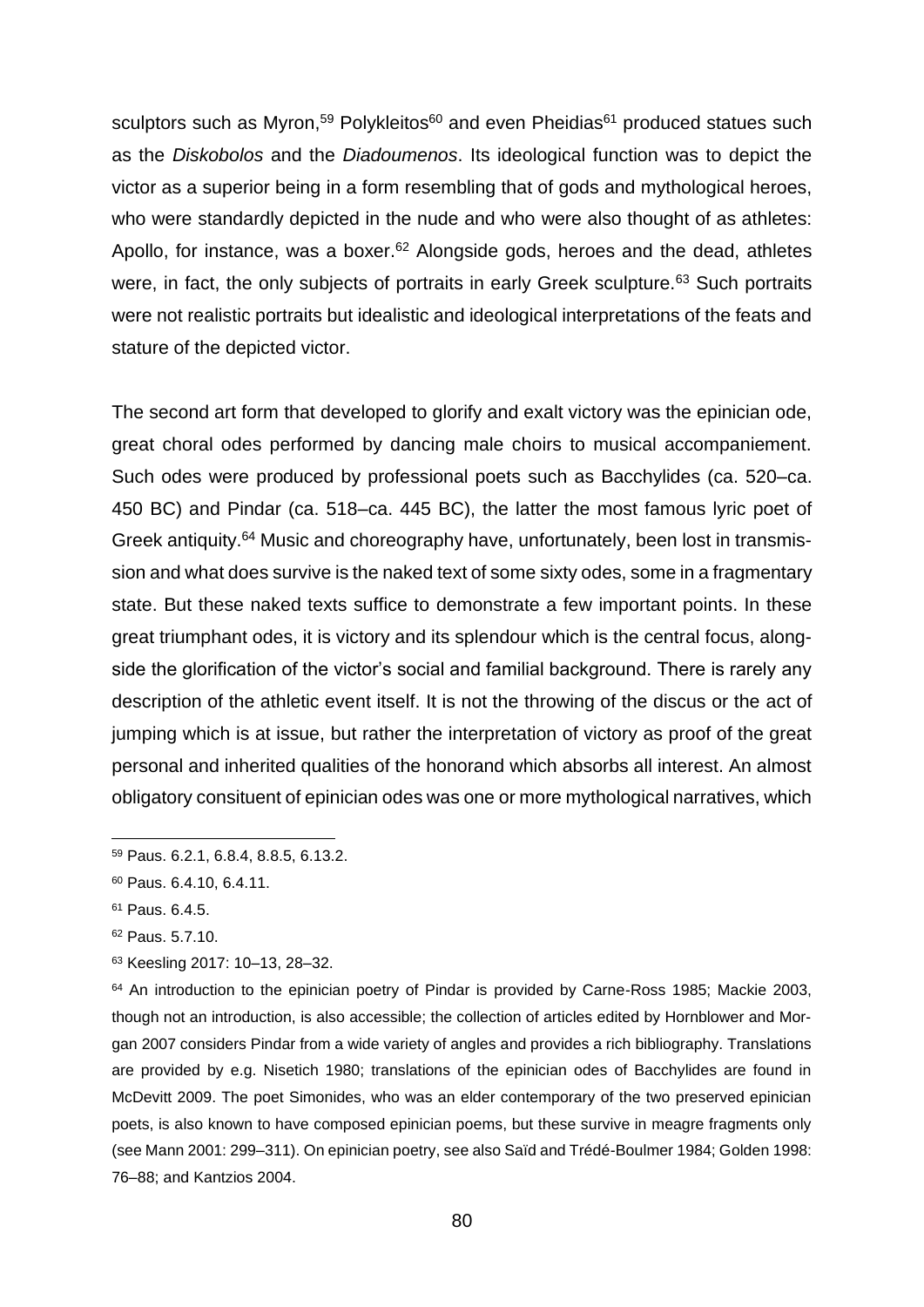are often somewhat loosely attached to the rest of the ode. Many elite families claimed to descend from mythical heroes or even gods.<sup>65</sup> The mythological narratives incorporated into the epinician odes suggest close relations between the honorand and his family, the heroes and the gods, even where such relations did not exist by tradition: victor, heroes and gods are mentioned alongside one another, in the same breath, as if that was the most natural thing on earth. Like the sculptural monuments, then, epinician odes elevate the honorands above ordinary life and into the sphere of gods and heroes. This strategy, of course, is heavily ideological. Such victors were the top of that exclusive group of adult, free Greek men who competed in sports in order to demonstrate who they were and the stuff of which they were made. This was clearly one of the objectives of the Athenian equestrian victor Alkibiades, who pointed to his Olympic victory in 416 BC as an argument in favour of his appointment as leader of the Athenian expedition against Sicily in  $415$  BC. $66$  Such men had an almost self-evident claim to leadership in their *polis*, a point of view which had been standard in the earlier periods of Greek history and had not yet been quite abandoned by the classical period.

# **II. Distinctions between the group of adult free men and other groups**

## **II.1. Athens versus other** *poleis*

The great religious festivals were, as we have seen, almost the sole occasions for sport competitions, and these great festivals were excellent opportunities for a *polis* to project that image of itself which it hoped to impress on the rest of the Greek world, particularly through the prizes it set out for victors. It was only at the great Panhellenic festivals like the Olympics and a very few others that the prize was simply a symbolical wreath of leaves from plants characteristic of the sanctuary at which the competitions

<sup>&</sup>lt;sup>65</sup> To give just a few examples, the Spartan kings were held to descend from Herakles and thus Zeus (Hdt. 6.52, 7.204, 8.131) and so were the Aleuads of Thessaly (Pind. *Pyth.* 10.2–3); the family of Andokides of Athens was traced back to Hermes and Odysseus (Hellanikos (*FGrHist* 4) fr. 4); see further Duplouy 2015: 64 and Graf 1996: 125–31.

 $66$  Thuc. 6.16.2. On Alkibiades' appearance at Olympia in 416, see Bowra 1960; Mann 2001: 102–13; Papakonstantinou 2003; and Gribble 2012. On Alkibiades in general, see Rhodes 2011.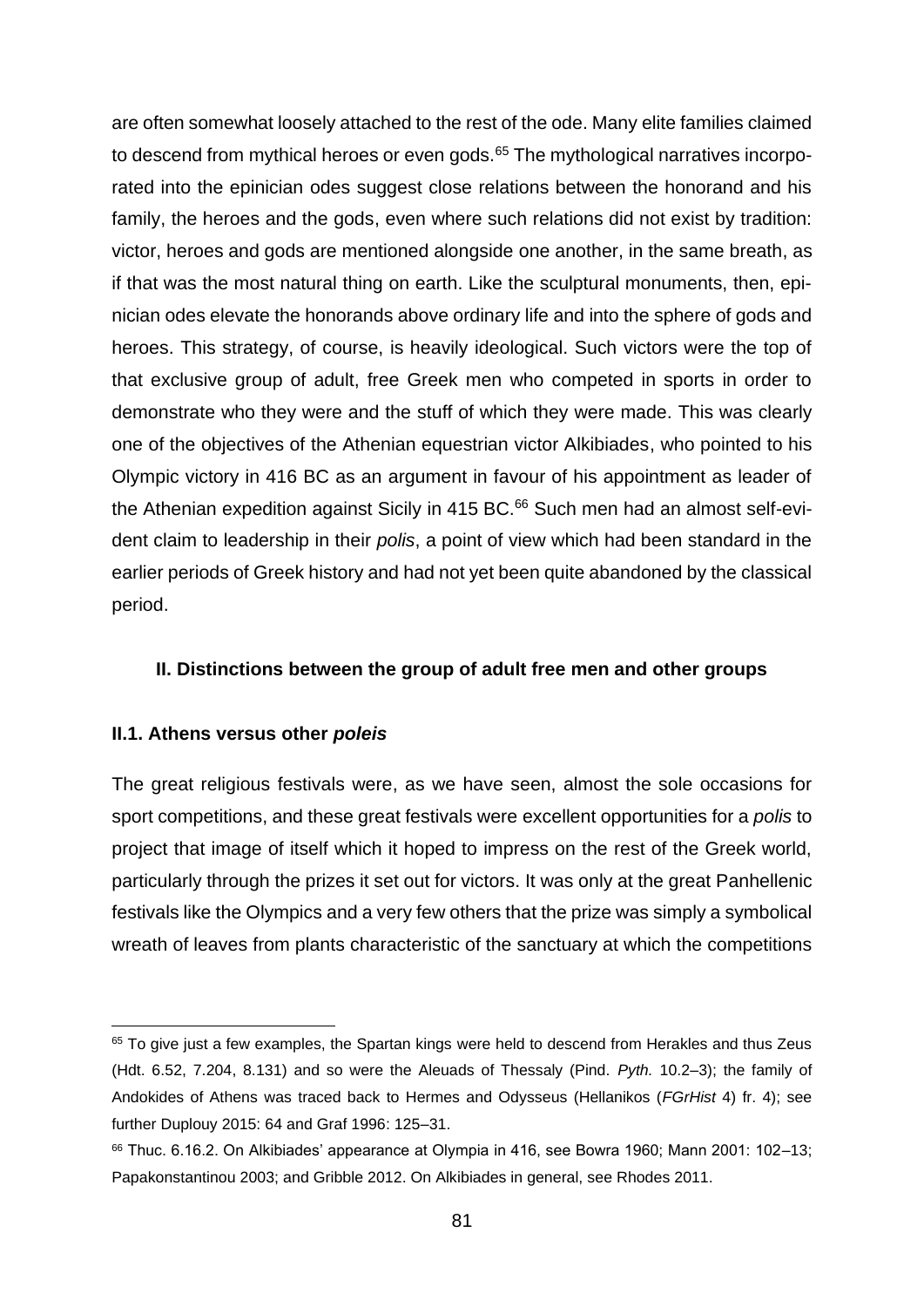were staged, such as olives at Olympia and laurels at Delphi.<sup>67</sup> Elsewhere, valuable prizes awaited the victors, often in the form of local products characteristic of the citystate staging the games.<sup>68</sup> Thus, at Pellene, in Achaia, the prizes were famous local textiles.<sup>69</sup> At Athens it was likewise a distinguished local product – the finest olive oil – that was awarded to the victors at the *Panathenaia* in honour of the patron divinity Athena Polias, but it was awarded in such extravagant quantity<sup>70</sup> that the value of a Panathenaic prize probably exceeded that of any other prizes given in the Greek world. Thus, the victor in the short sprint (the *stadion*) for men received around 100 Panathenaic amphoras filled with oil from trees in the groves sacred to Athena.<sup>71</sup> These were rather large amphoras, some 60–80 cm in height and with a capacity of ca. 38.9 l (a *metretes*).<sup>72</sup> Panathenaic prizes, then, were considerable amounts of olive oil; it could be exported by the victors from Attica free of duty,  $73$  and perhaps some of the amphoras were then sold on as they are found all over the Mediterranean.<sup>74</sup> These amphoras were embellished in black-figure style with depictions of, on the backside, the discipline in which they served as prizes, and, on the frontside, with an awe-inspiring portrait of Athena fully armed (fig.1). 75

<sup>67</sup> On the symbolic value of such crowns, see e.g. Hdt. 8.26 where it is treated as a sign of *arete*; see also Aeschin. 3.179. – See further Remijsen 2011.

<sup>68</sup> Kyle 2007: 91–92.

<sup>69</sup> Pind. *Ol.* 9.146ff and *Nem.* 10.82 with scholia; Strabo 8.7.5; see Frazer 1898: 184.

<sup>70</sup> See e.g. Simonides, *Epigram* 29.4 (Sider) = Page, *FGE* 43; *IG* II<sup>2</sup> 2311.

<sup>71</sup> Young 1984: 119 (cf. Shear 2003: 95).

<sup>72</sup> On these amphoras, Bentz 1998 is fundamental. A basic introduction is provided by Frel 1973. See also Johnston 1987; Pinney 1988; Boardman 1991: 167–77; Neils 1992; Hamilton 1996; Miller 2004: 132–45; Tyrrell 2004: 144–56; and Tiverios 2007.

<sup>73</sup> Young 1984: 126.

<sup>74</sup> Neils 1992: 49.

<sup>75</sup> Neils 1992: 29; Mann 2021: 89.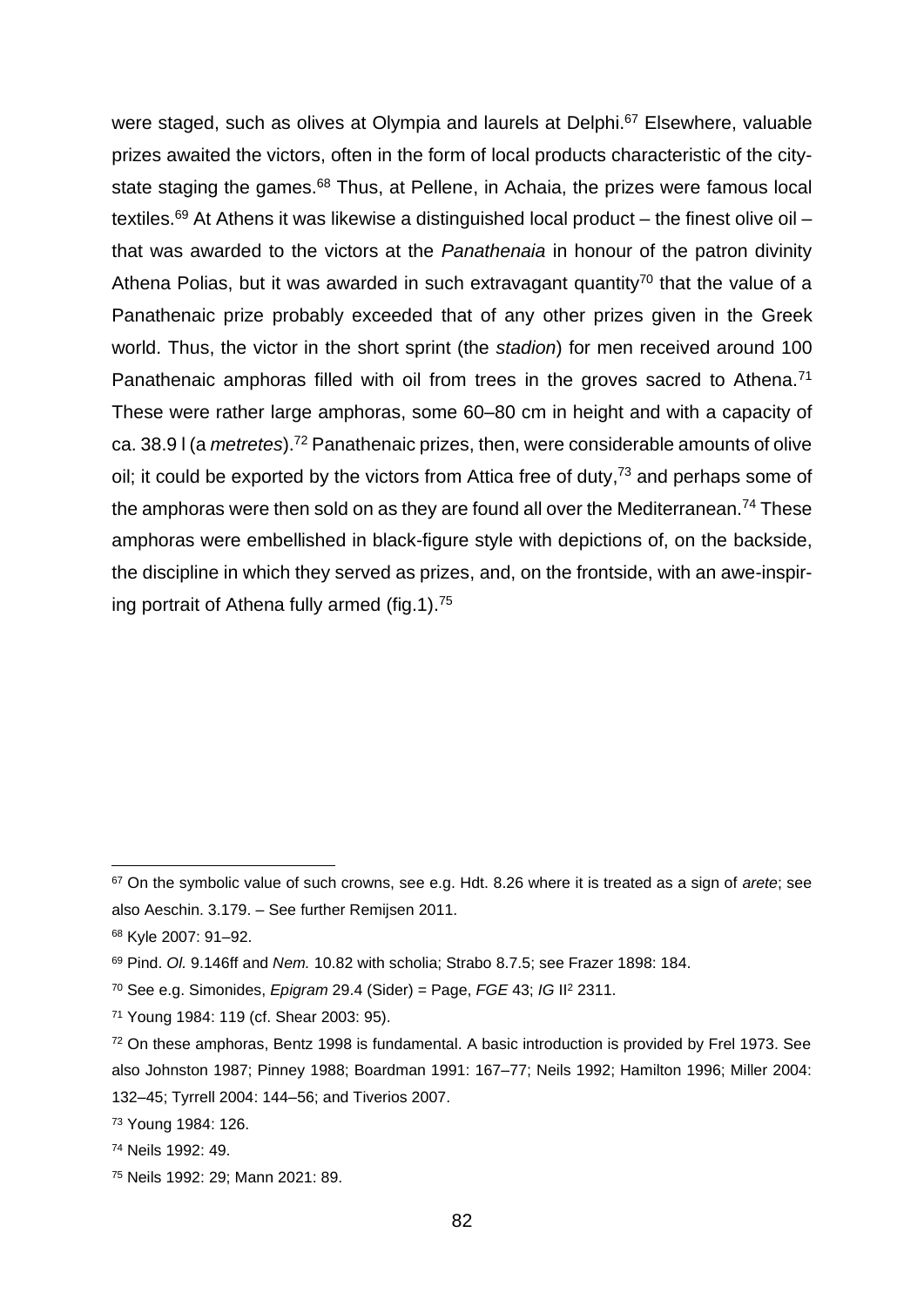

*Figure 1: A panathenaic amphora of ca. 530 BC with the traditional depiction of Athena, the patron divinity of Athens (https://commons.wikimedia.org/wiki/File:Terracotta\_Panathenaic\_prize\_amphora\_MET\_DT5492.jpg)*

This goddess was the patron divinity of Athens from whom the *polis* and its citizens took their name.<sup>76</sup> By their numbers and decoration, these amphoras projected an image of Athens as a great, generous and powerful *polis* with a mighty goddess on its side, arguably as the leading *polis* of Hellas.<sup>77</sup> To hammer home the message and eliminate even the slightest of doubt, the amphoras were inscribed "I am one of the

<sup>76</sup> Parker 2005: 395–97.

<sup>77</sup> Mann 2021: 89.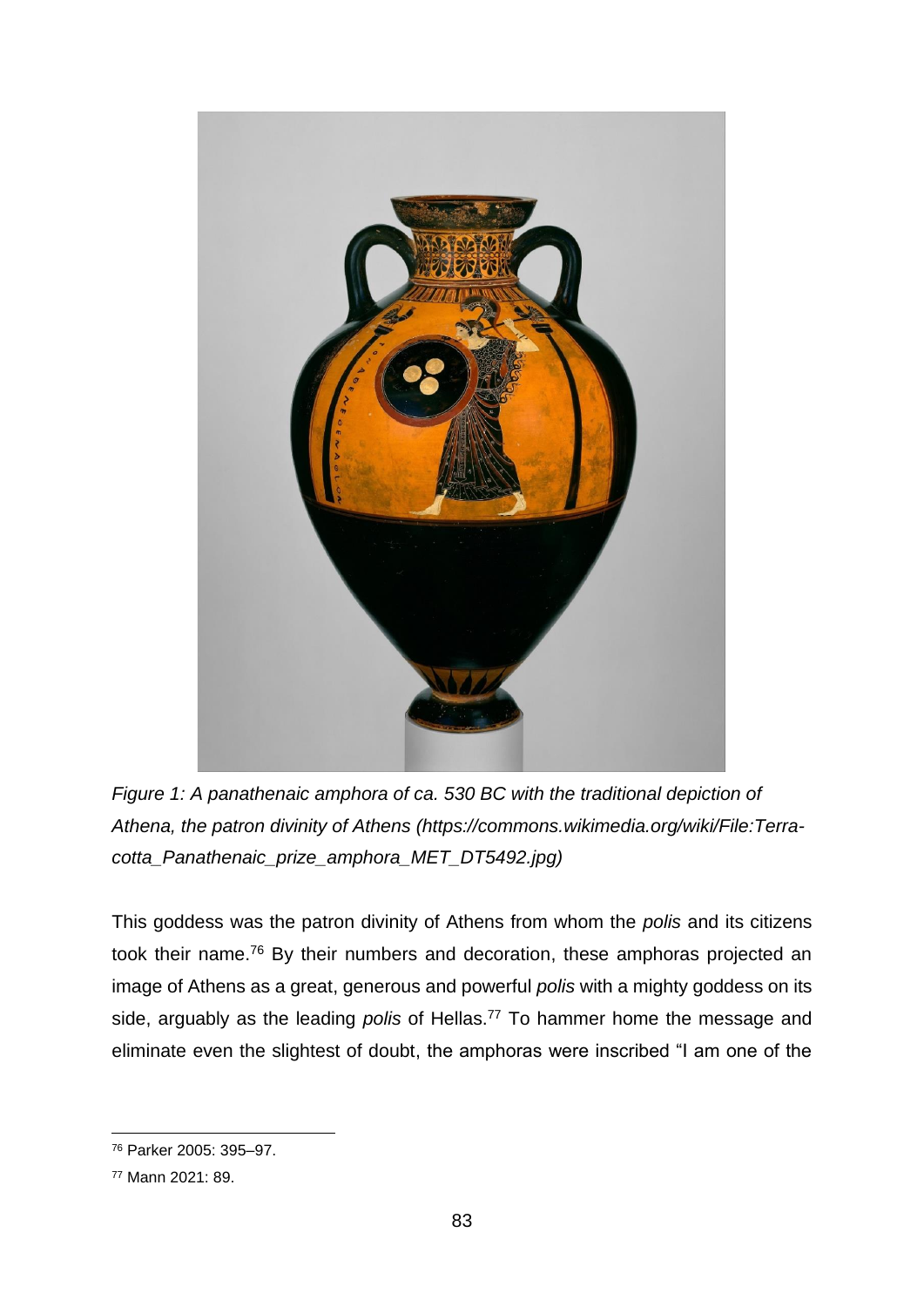prizes from Athens" beside the depiction of Athena the goddess.<sup>78</sup> Clearly, *poleis* individualized themselves and distinguished themselves from other *poleis* by means of their competitive festivals. Very few other *poleis* commanded the resources that classical Athens did, and the splendour of the *Panathenaia* was clearly designed to emphasize that point, and in this way the difference between Athens and other *poleis*  were reified, literally so in the shape of the Panathenaic amphoras.

## **II.2. Men versus women**

The role played by sport in the creation of social distinctions is, then, rather obvious in relation to the topics already discussed here. But when we look at the sportsmen themselves, this role becomes even more visible as it is primarily *men* who feature here. Women were not completely excluded from sport<sup>79</sup> but, in comparison with the physical activities of men, those of women appear to have been considered to be of decidedly marginal importance except from in certain cults<sup>80</sup> and at Sparta. At Sparta, women exercized and competed publicly,<sup>81</sup> something no other *polis* encouraged.<sup>82</sup> Moreover, the sportive activities of women in cults seem not to have been of particular interest to our sources which rarely refer to them. Only a single and very late source – Pausanias (5.16.2-4) – reports on the *Heraia*, a festival at Olympia which included competitions for women, celebrated in honour of Hera, the spouse of Zeus, $83$  and thus contested at an occasion separate from the famous competitions for boys and men.<sup>84</sup> Whether men were allowed to attend the *Heraia* is unknown, but married women were not allowed at the Olympics.<sup>85</sup> Women, then, were *de facto* barred from the world of sport in its most intense and prestigious manifestation and here sport served to reify

<sup>78</sup> On these inscriptions, see Bentz 1998: 57–59.

<sup>79</sup> Guttmann 1991: 17–32; Kyle 2014; Miller 2021: 151–53.

<sup>80</sup> Murray 2021: 105.

<sup>81</sup> Xen. *Lac. pol*. 1.4; Murray 2021: 105.

<sup>82</sup> The equestrian entries at Olympia by Kyniska, sister of King Agesilaos of Sparta, are however rather exceptional and possibly prompted by her brother, the king. For discussion, see Pomeroy 2002: 21–24 and, in particular, Kyle 2003.

<sup>83</sup> On the *Heraia*, see Scanlon 2008 and 2014.

<sup>84</sup> Dillon 2000: 457–59; Scanlon 2021: 662; Barringer 2021: 61.

<sup>85</sup> Kyle 2014: 266–67; Dillon 2021: 583–84; Remijsen 2021: 63.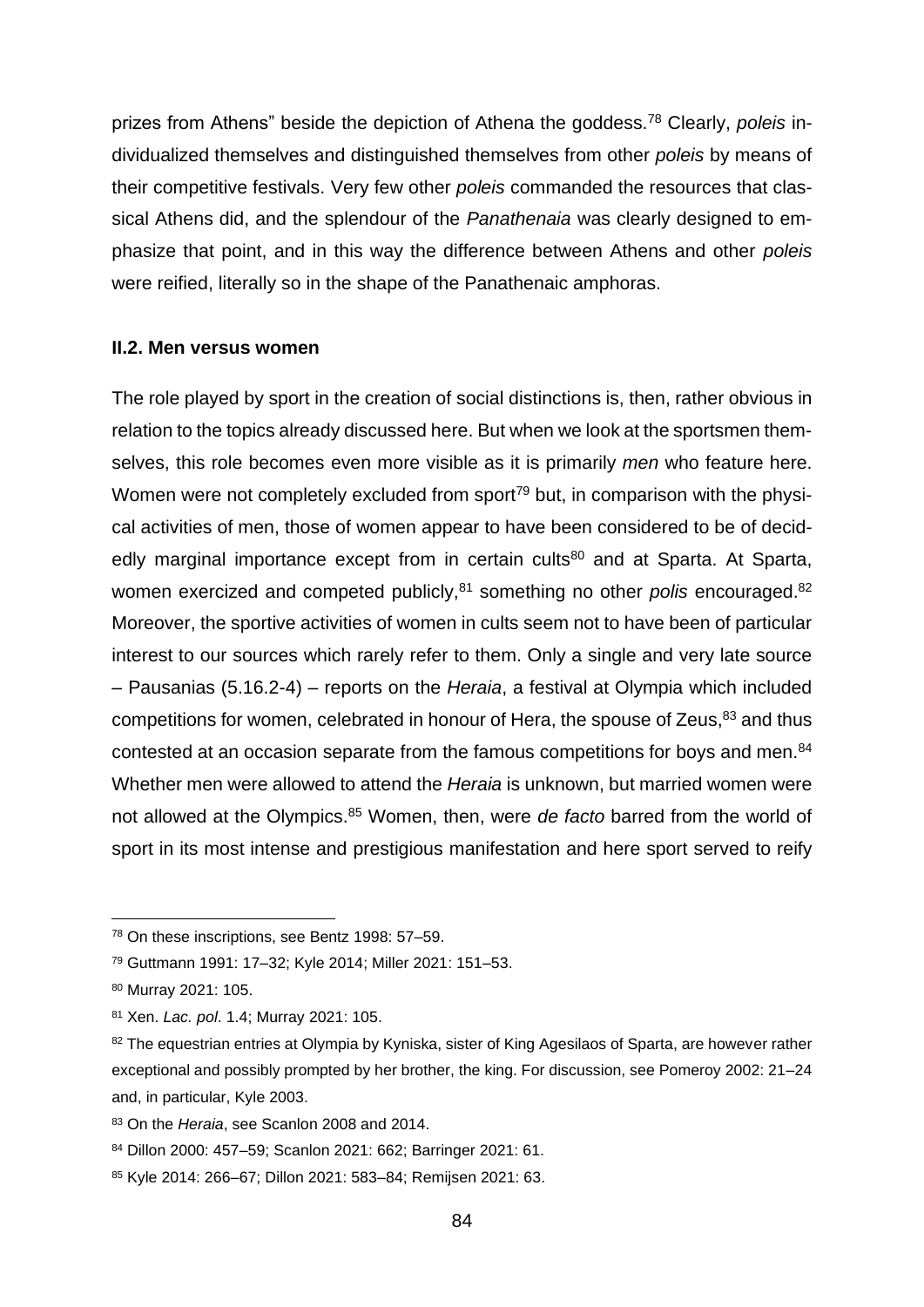and strengthen one of the most basic distinctions of ancient Greek culture: that between men and women.<sup>86</sup> As a consequence of this exclusion of women from sport, sport did not play any particular role in the discourse about what an ideal woman was, whereas agonistic prowess was fundamental for the conception of 'a real man'.<sup>87</sup>

## **II.3. Free versus unfree**

It was, then, generally only men who actively practised Greek sport. But it was not all men who did so, as only *free* men could practise sport.<sup>88</sup> Slaves could not do so. Since slaves had no control over their own bodies and no freedom of movement, they were in practice debarred from training and from traveling to athletic festivals at, for instance, Olympia and Delphi. But slaves were also normally precluded *de jure* from using training facilities, e.g. at democratic Athens,<sup>89</sup> and thus from entering competitions. In this way, sport made tangible another fundamental difference in ancient Greek culture: the distinction between free and unfree.<sup>90</sup>

Slaves, then, could not act as individuals in Greek sport, but as owned by and thus the possessions of wealthy men, slaves could be even great and important performers, as modern eyes would see it, though they did not count as individual competitors in ancient Greek eyes. <sup>91</sup> The most prestigious of all Greek sports were the equestrian races, particularly the races for two- and four-horse chariots. These were the events

<sup>86</sup> As spectators women were presumably not excluded from athletic events (*pace* Guttmann 1986: 15). It is clear from Pindar (*Pyth.* 9.97–100) that at the great *polis* of Kyrene women could attend sport competitions. At Olympia, unmarried young women could attend, but married women (*gynaikes*) were excluded as spectators. The anecdote about the attendance of the widowed Kallipateira at Pausanias 5.6.7–8 is in all probability an etiological myth explaining the nudity of trainers as well as of athletes at Olympia (Dillon 2000: 459–60).

<sup>87</sup> Mann 2021: 72. – It is quite clear *e contrario* from Tyrtaios fr. 12.1–4 that athletic prowess was a standard component of 'real masculinity'; Cebrián 2020: 159 notes that the Homeric poems made 'no distinction between the best athletes and the best warriors'.

<sup>88</sup> Murray 2021: 105–6.

<sup>89</sup> Golden 1998: 3–4; Golden 2008: 40–66; Golden 2014: 252; Fisher 2001: 283–84; Christesen and MacLean 2021: 25; Scanlon 2021: 660.

<sup>90</sup> On this distinction, see Cartledge 1993: 118–51.

<sup>91</sup> Cebrián 2020: 5.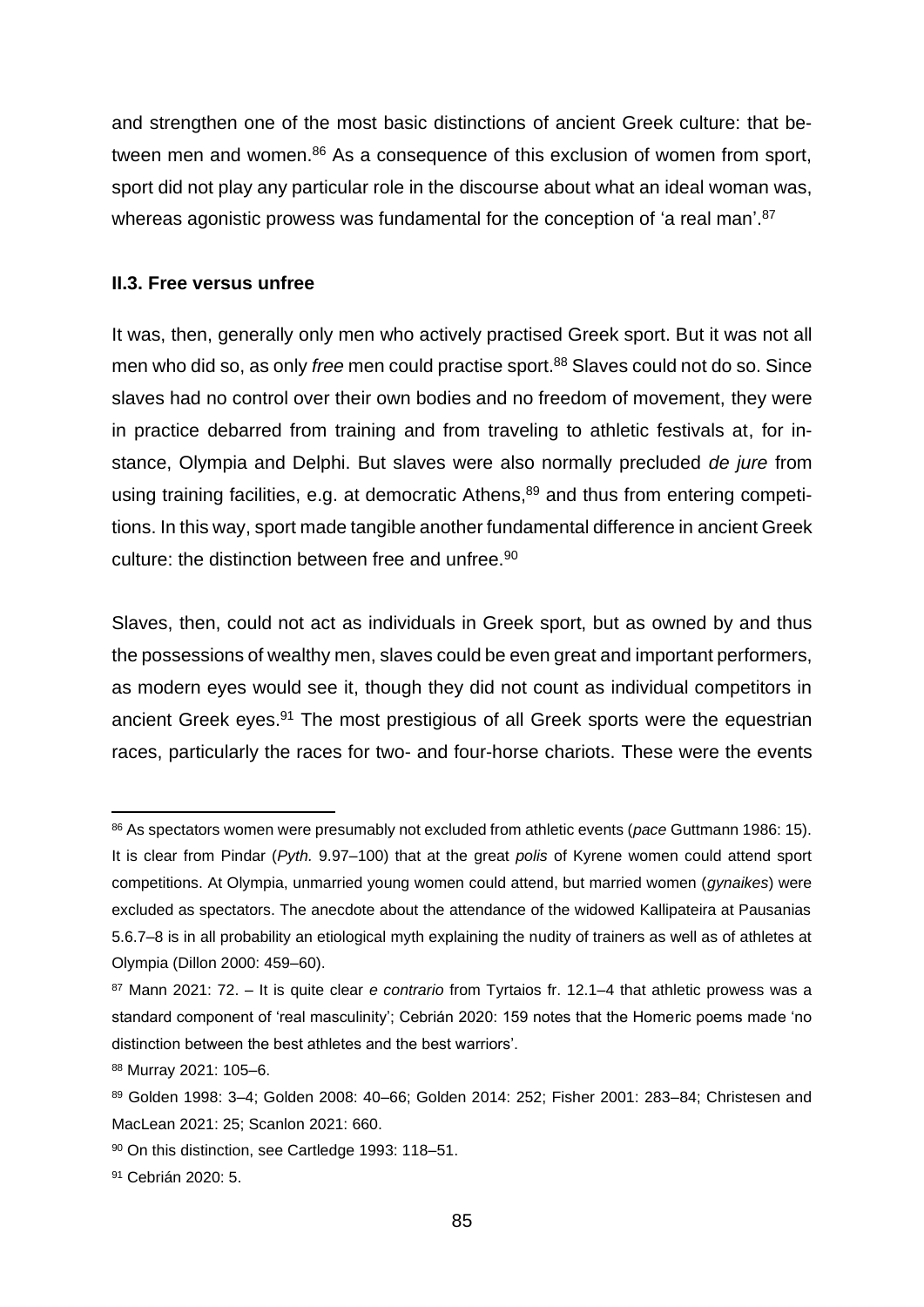on which the most exclusive elites staked massive investments.<sup>92</sup> The actual driving of the chariots at competitions was, however, not only technically demanding<sup>93</sup> but also quite dangerous.<sup>94</sup> At a race in Delphi in 462 BC, forty of forty-one chariots are reported to have crashed,<sup>95</sup> and accidents meant serious injuries or even death.<sup>96</sup> It is, accordingly, only in poetry and mythology that the elite and heroes perform as drivers of their own chariots.<sup>97</sup> In reality, the normal state of affairs was that horseowners hired professional charioteers or used especially trained slaves to drive their precious teams.<sup>98</sup> Victory, however, fell to the *owner* of the teams, not the drivers,<sup>99</sup> who were as a rule excluded from the discourse of victory and did not count as competitors. They are, as one modern scholar has memorably phrased it, the 'missing persons*'* of equestrian sport.<sup>100</sup> Thus, the charioteers and the jockeys – who actually did the driving and the riding – were not considered individual competitors in Greek sport. The equestrian line of demarcation, then, was between those who did not have to do physical work – that is, actually drive or ride the horses, or any labour at all – but commanded great financial resources, and those who did not command such resources and did need to do physical labour. This was, especially from the point of view of the traditional elites, another fundamental distinction of ancient Greek culture.

## **II.4. Greeks versus non-Greeks**

Sport, then, was an activity characterising free men, in particular of the elite. But free Greeks competed only against other Greeks of their own walk of life.<sup>101</sup> In other words,

<sup>92</sup> On equestrian sport, see: Harris 1972: 151–83; Miller 2004: 75–82; Nicholson 2005; De Rossi 2011; Golden 2014.

<sup>93</sup> Miller 2004: 76.

<sup>94</sup> Golden 2008: 13.

<sup>95</sup> Pind. *Pyth.* 5.49–54; cf. Dem. 61.29, Diod. Sic. 14.109,4; see further Crowther 1994: 121.

<sup>96</sup> See Soph. *El.* 698–756 with Crowther 1994: 121–22.

<sup>97</sup> In Hom. *II.* 23.287ff such major figures as Diomedes and Menelaos act as their own drivers; in Soph. *El.* 698–756 Orestes drives his own chariot.

<sup>98</sup> Miller 2004: 76; Golden 2008: 13.

<sup>99</sup> Miller 2004: 77; Kyle 2007: 127.

<sup>100</sup> Nicholson 2003; Nicholson 2005: 1–95.

<sup>&</sup>lt;sup>101</sup> Slave jockeys and charioteers were considered not individuals but pieces of equipment (see above).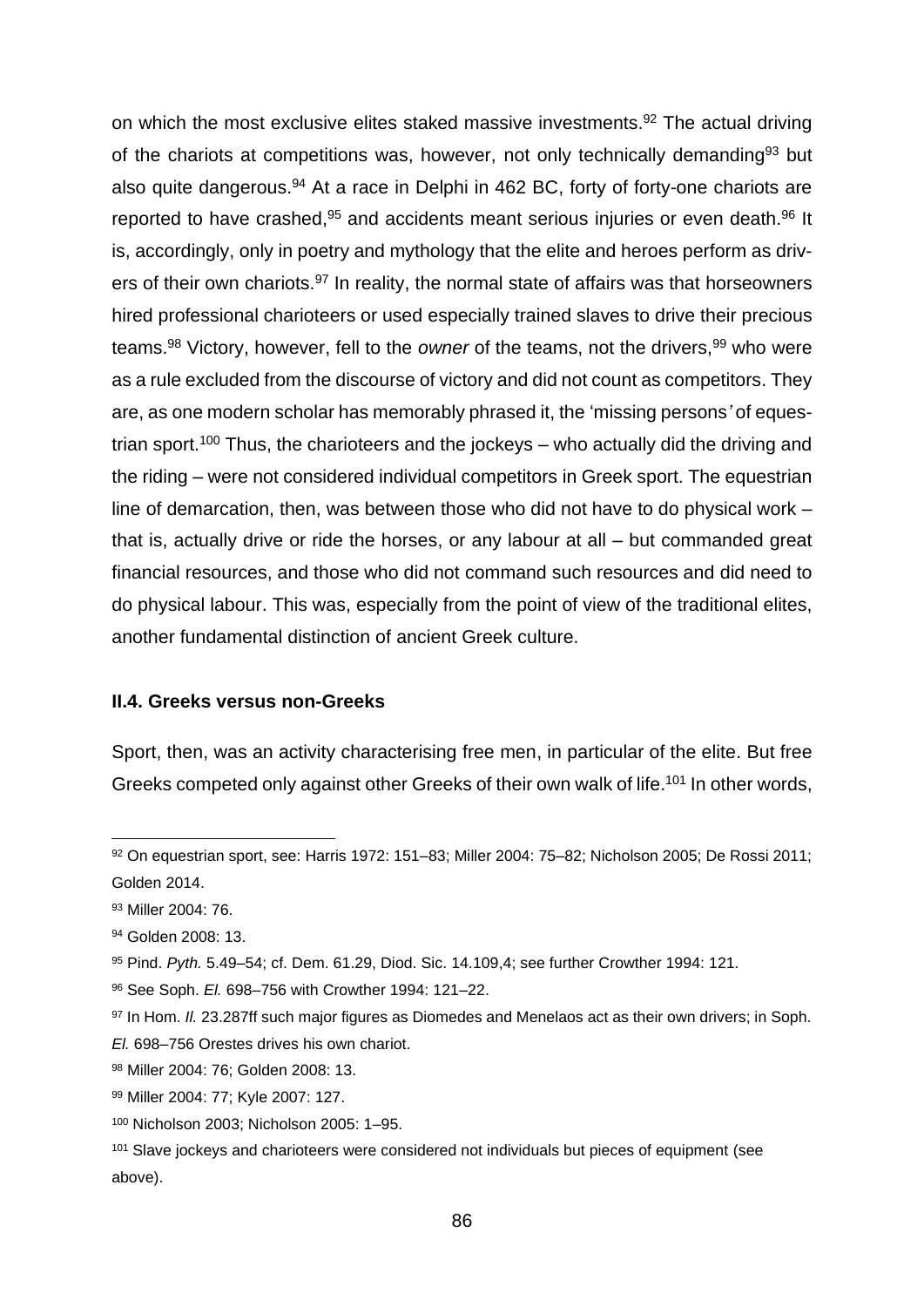sport was also an ethnic boundary marker.<sup>102</sup> During the classical period (479–323 BC), the Greeks had a fundamentally simple world-view in which mankind was subdivided into, on the one hand, Greeks, and, on the other, all others who were subsumed under the collective label *barbaroi*, that is, speakers of non-Greek languages. <sup>103</sup> It was not that non-Greeks were excluded by law from participating in competitions at Greek festivals.<sup>104</sup> Rather, it was a deeply-rooted cultural expectation in the classical Greek world that athletic contest were fought between free Greeks. In the classical period, few if any non-Greeks actually wished to compete at Olympia or any other Greek athletic festival, but even so (Olympic) sport was discursively construed as an activity of, exclusively and distinctively, free Greek men. The main reason was, this discourse held, that only self-reliant free Greek men were so beautifully fit that they dared appear in the nude before the discriminating eyes of their peers.<sup>105</sup> For Greek athletes, as is well known, trained and competed in the nude.<sup>106</sup> The origins and early meaning of this custom are unknown and the classical Greeks were at a loss to provide a satisfactory explanation for it. But it was ideologically construed as the difference between real, free Greek men and weak, fat, pale, effeminate and unfree barbarians.

# **Conclusion**

Competitive sports were, from the sixth century onwards, perhaps the most popular spectacle of the great religious festivals staged by the Greek *poleis*, and as such they must have occurred rather frequently. This frequency, of course, adds significantly to their importance. A considerable part of their importance was that the way in which both daily sport life and festival competitions were arranged and conducted contributed

<sup>102</sup> Nielsen 2007: 18–28.

<sup>103</sup> On this world-view, see the essays collected in Harrison 2002.

<sup>104</sup> See Remijsen 2019 and Roy 2020.

<sup>105</sup> See e.g. such passages as Hdt. 1.10.3, Xen. *Hell.* 3.4.19, and Pl. *Resp.* 452c with Nielsen 2007: 18–28.

<sup>106</sup> On Greek athletic nudity, see: Arieti 1975; Crowther 1982; Mouratidis 1985; Sweet 1985; Sansone 1988: 107–15; Bonfante 1989; McDonnell 1991; Golden 1998: 65–69; Miller 2000; Miller 2004: 11–14, 227–28; Christesen 2002; Christesen 2014: 226–29; Spivey 2004: 121–24; Kyle 2007: 85–90; Nielsen 2007: 22–28; Potter 2012: 76–78; Petermandl 2013; Scanlon 2021: 657–59.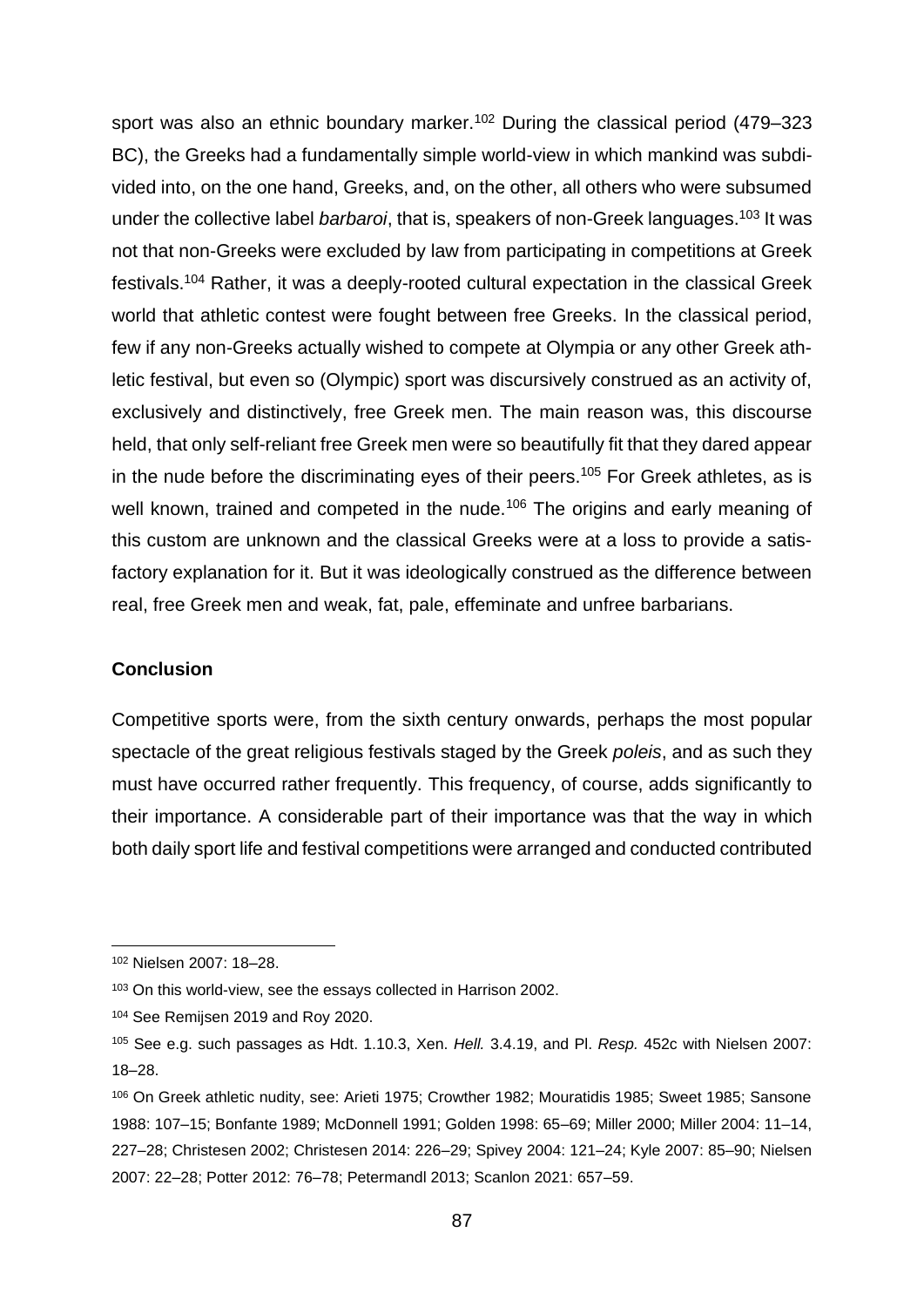to the continuous (re)construction and maintenance of important cultural, social, economic and political distinctions. The disctinction between generous and benevolent dignitaries and the common crowd was vividly illustrated at mass gatherings, where benefactors were often honoured by *proedria*, an honorary seat in the front row, by which the benefactions of the honorands were broadcasted on what was in a Greek city-state a massive scale. Also, *poleis* projected images of themselves to the rest of the Greek world that they themselves cherished, as Athens clearly did by means of the great Panathenaic festival, and in this way differences between the *poleis* were made clear.

Other important cultural distinctions and differences consolidated by sport were those between men and women and those between the free and the unfree. Women and slaves were, for all intents and purposes, excluded from sport, except as pieces of equipment as it were, in the case of slaves, or, in the case of women, permitted only very restricted access to sport in cultic settings which did not attract much male interest or attention, at least not from the surving classical Athenian authors.

Greek sport did not, at least in the archaic and classical periods, attract much attention from athletes of non-Greek origins. Even so, sport was discursively constructed as a boundary marker between Greeks and 'barbarians'.

So, Greek athletes were free Greek men, a clear minority in any *polis*. But inside this exclusive group there were, of course, differences and distinctions. Not every free Greek had the means to live a life of leisure which allowed him to set aside time for training in the gymnasia and for travels to major athletic destinations such as Olympia or Delphi, or the means to finance lessons with an expert coach. Another important distinction produced by economy was between equestrian sportsmen and the rest. Equestrian sport was so expensive that only the uppermost economic elite participated in it, and one of the purposes of doing so was presumably to broadcast that one could afford it. In addition, equestrian sport had the attraction that it allowed its practitioners to go on competing beyond their physical acme, since tradition sanctioned the use of professional charioteers and jockeys.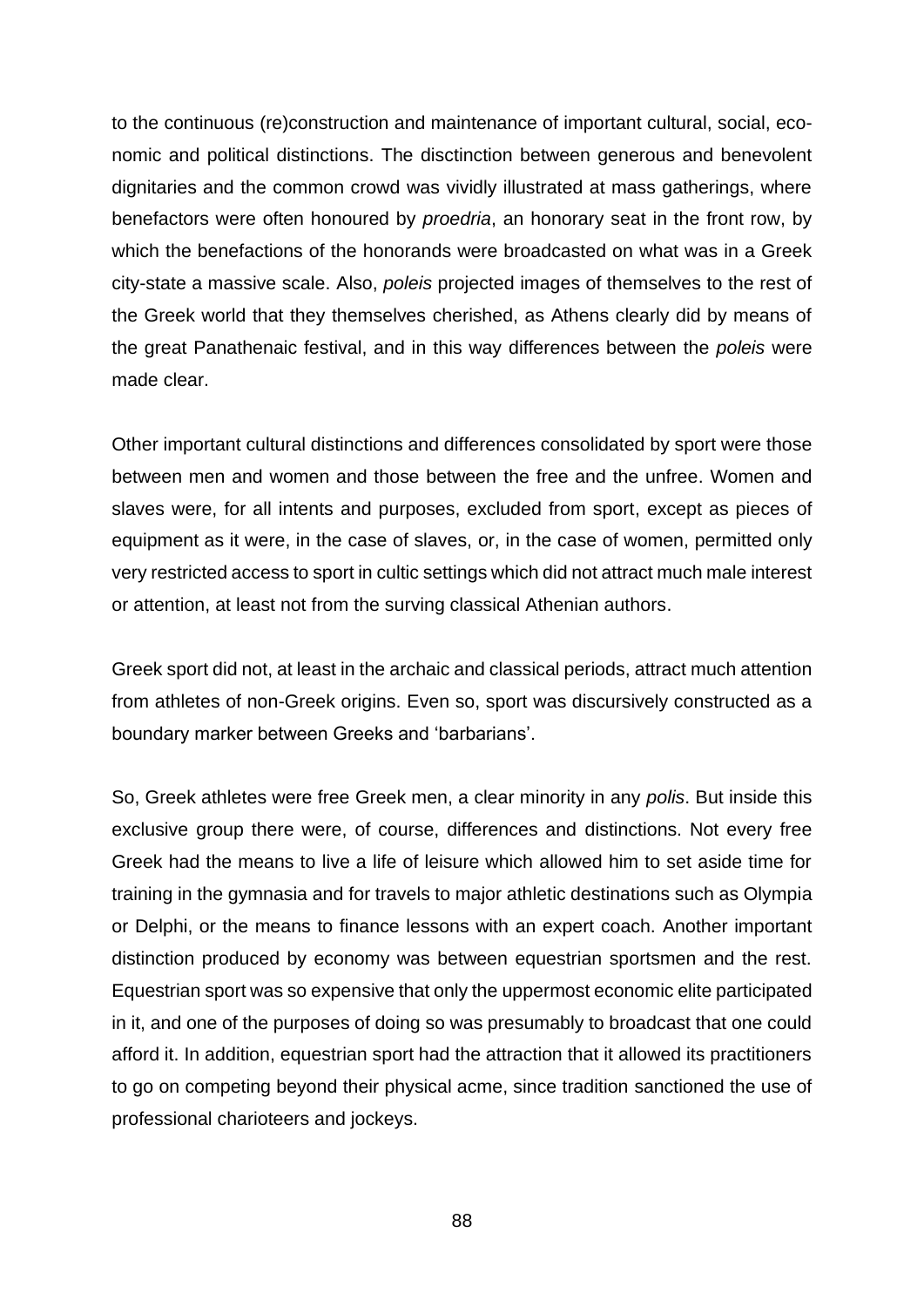Finally, sport produced, as it had to, a distinction between the victors and the unvictorious, and this difference was presumably of central importance for Greek sportsmen themselves. So essential was it that two sophisticated forms of art were developed to perpetuate the memory and glory of victory, which could otherwise be rather transient. This was the nude male athletic victory statue and the epinician ode, two of the most refined and admired forms of Greek art and literature. And, finally, competitive victory could be deployed as an argument in favour of personal claims on public offices like generalships, as Alkibiades of Athens did in 415 BC.

The study of Greek sport, then, is in reality a part of the study of Greek social, cultural and economic history. And to repeat an essential point, it would not, of course, make any sense to claim that sport created the differences and distinctions discussed above in the sense of bringing them into existence in the first place. But since these distinctions provided the cultural bases on which the Greek way of sport rested, sport, by using these distinctions as basic principles on numerous and recurrent occasions, helped maintain them and solidify them, and in this weaker sense we may say that sport contributed to the (re)creation of these fundamental differences and social principles of Greek culture.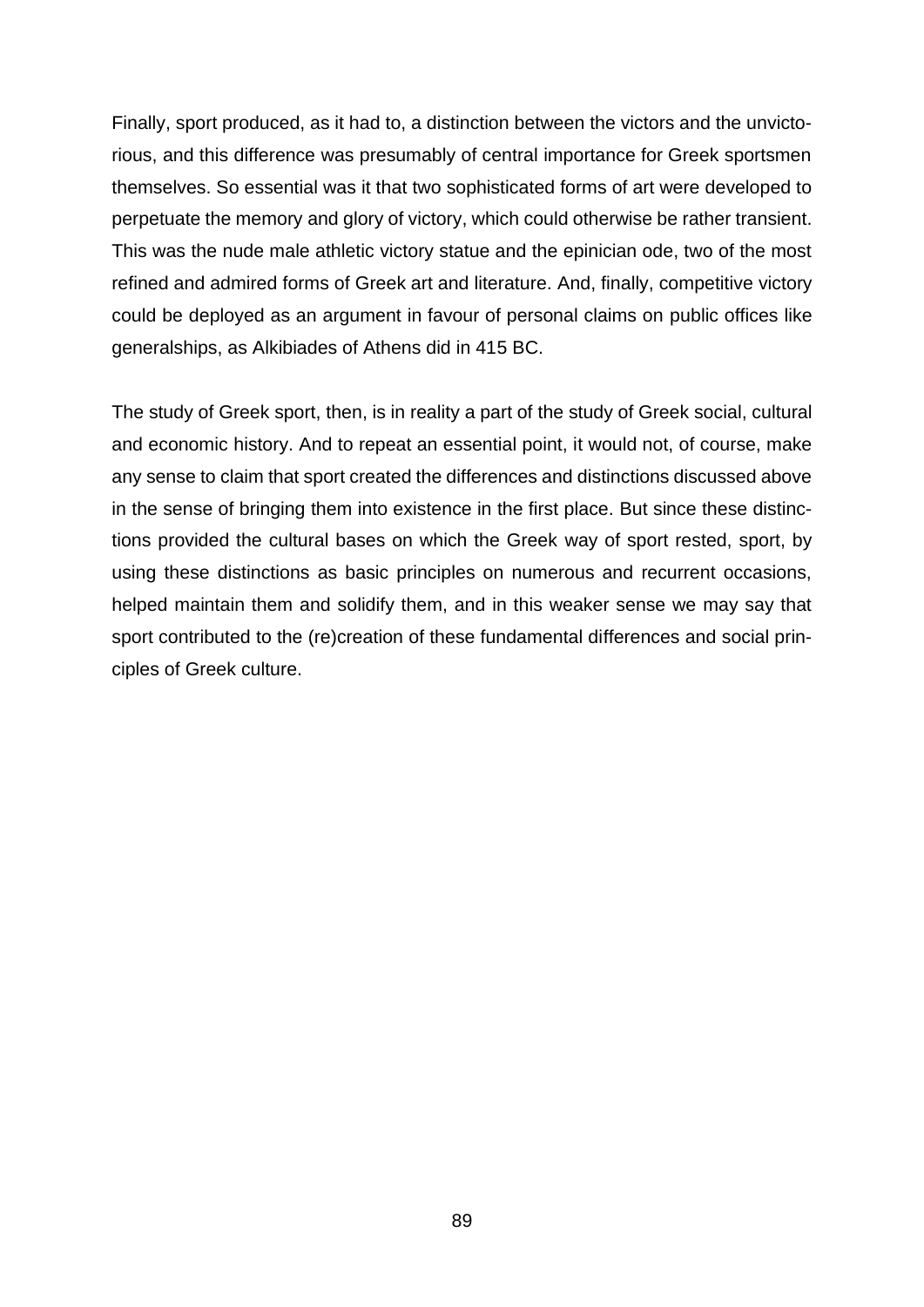#### **Bibliography**

Arieti, J.A. 1975. "Nudity in Greek Athletics," *Classical World* 68: 431–36.

Austin, M.M. and Vidal-Naquet, P. 1977. *Economic & Social History of Ancient Greece. An Introduction*. University of California Press: Berkeley and Los Angeles.

Barringer, J.M. 2021. *Olympia. A Cultural History.* Princeton University Press: Princeton and Oxford.

Bentz, M. 1998. *Panathenäische Preisamphoren. Eine attische Vasengattung und Ihre Funktion vom 6.–4. Jahrhundert v.Chr*. Antike Kunst Beihefte 18. Vereinigung der Freunde antiker Kunst: Basel.

Boardman, J. 1991. *Athenian Black Figure Vases – a Handbook*. Thames and Hudson: London.

Bonfante, L. 1989. "Nudity as a Costume in Classical Art," *American Journal of Archaeology* 43: 28–35.

Bowra, C.M. 1960. "Euripides' Epinician for Alcibiades," *Historia* 9: 68–79.

Brandt, J.R. and Iddeng, J.W. 2012. *Greek and Roman Festivals. Content, Meaning, and Practice.* Oxford University Press: Oxford.

Bremmer, J.N. 2007. "Greek Normative Animal Sacrifice," pp. 132–44 in D. Ogden (ed.), *A Companion to Greek Religion.* Wiley-Blackwell: Malden.

Brunet, S. 2003. "Olympic Hopefuls from Ephesos," *Journal of Sport History* 30: 219– 35.

Buxton, R. (ed.). 2000. *Oxford Readings in Greek Religion.* Oxford University Press: Oxford.

Carne-Ross, D.S. 1985. *Pindar*. Yale University Press: New Haven and London.

Cartledge, P. 1993. *The Greeks. A Portrait of Self and Others.* Oxford University Press: Oxford.

90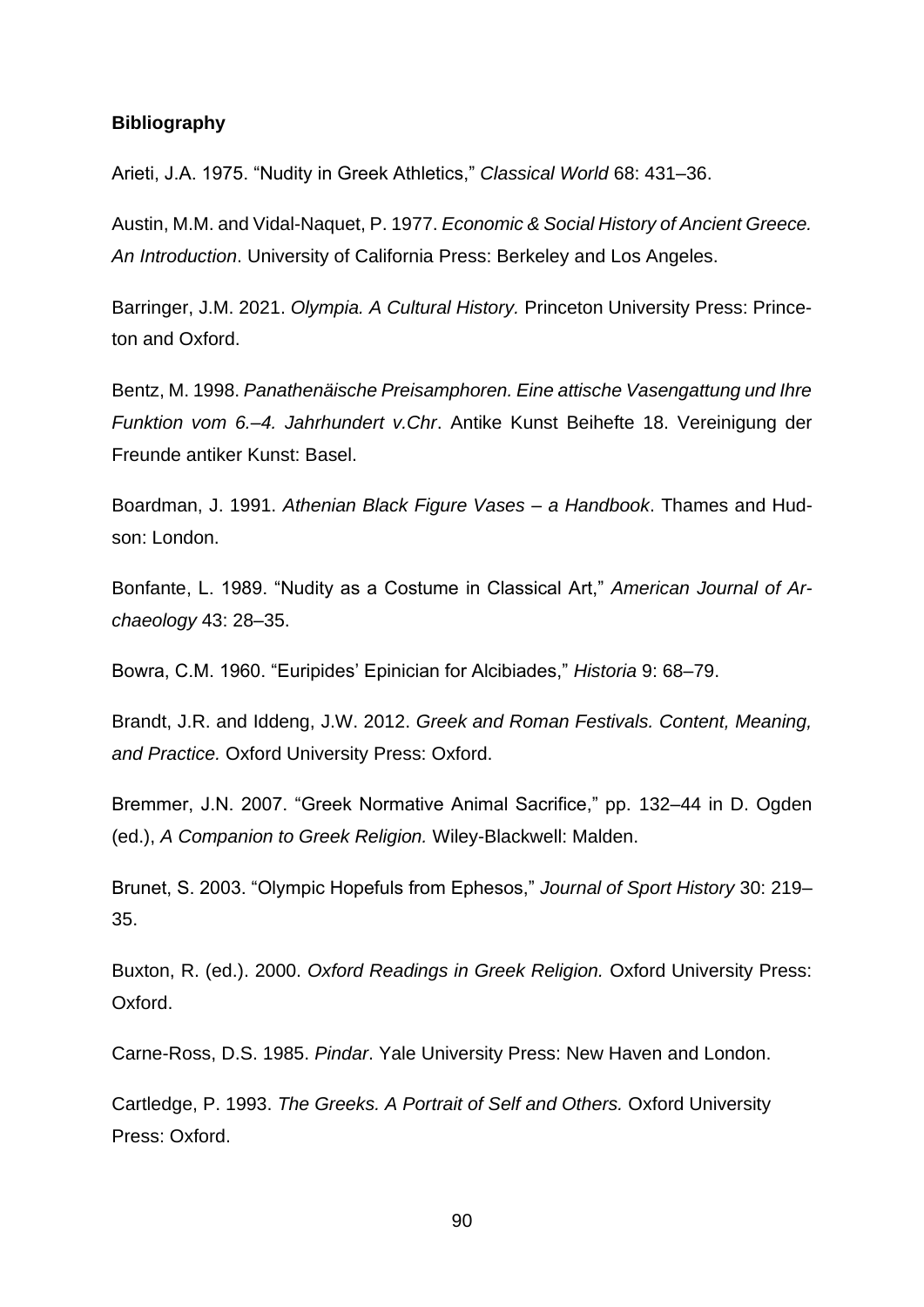Cebrián, R.B. 2020. *The Athlete in the Ancient Greek World.* University of Oklahoma Press: Norman.

Christesen, P. 2002. "On the Meaning of γυμνάζω," *Nikephoros* 15: 7–35.

Christesen, P. 2014. "Sport and Domocratization in Ancient Greece (with an Excursus on Athletic Nudity)," pp. 211–35 in P. Christesen and D.G. Kyle (eds.), *A Companion to Sport and Spectacle in Greek and Roman Antiquity.* Wiley Blackwell: Malden.

Christesen, P. and MacLean, R. 2021. "The Purpose of Sport," pp. 23–47 in P. Christesen and H. Stocking (eds.), *A Cultural History of Sport in Antiquity.* Bloomsbury Academic: London and New York.

Crowther, N.B. 1982. "Athletic Dress and Nudity in Greek Athletics," *Eranos* 80: 163– 68.

Crowther, N.B. 1991. "The Olympic Training Period," *Nikephoros* 4: 161–66.

Crowther, N.B. 1994. "Reflections on Greek Equestrian Events. Violence and Spectator Attitudes," *Nikephoros* 7: 121–33.

Crowther, N.B. 2003. "Elis and Olympia: City, Sanctuary and Politics," pp. 61–73 in D.J. Phillips and D. Pritchard (eds.), *Sport and Festival in the Ancient Greek World.*  Classical Press of Wales: Swansea.

Davies, J.K. 1971. *Athenian Propertied Families 600–300 B.C.* Clarendon Press: Oxford.

Davies, J.K. 1984. *Wealth and the Power of Wealth in Classical Athens*. The Ayer Company: Salem.

De Rossi, F.C. 2011. *Hippika. Corse di cavalla e di carri in Grecia, Etruria e Roma.* I. *La gara delle quadrighe nel mondo Greco.* Weidmann: Hildesheim.

Dillon, M. 2000. "Did Parthenoi Attend the Olympic Games? Girls and Women Competing, Spectating, and Carrying out Cult Roles at Greek Religious Festivals," *Hermes*  128: 457–80.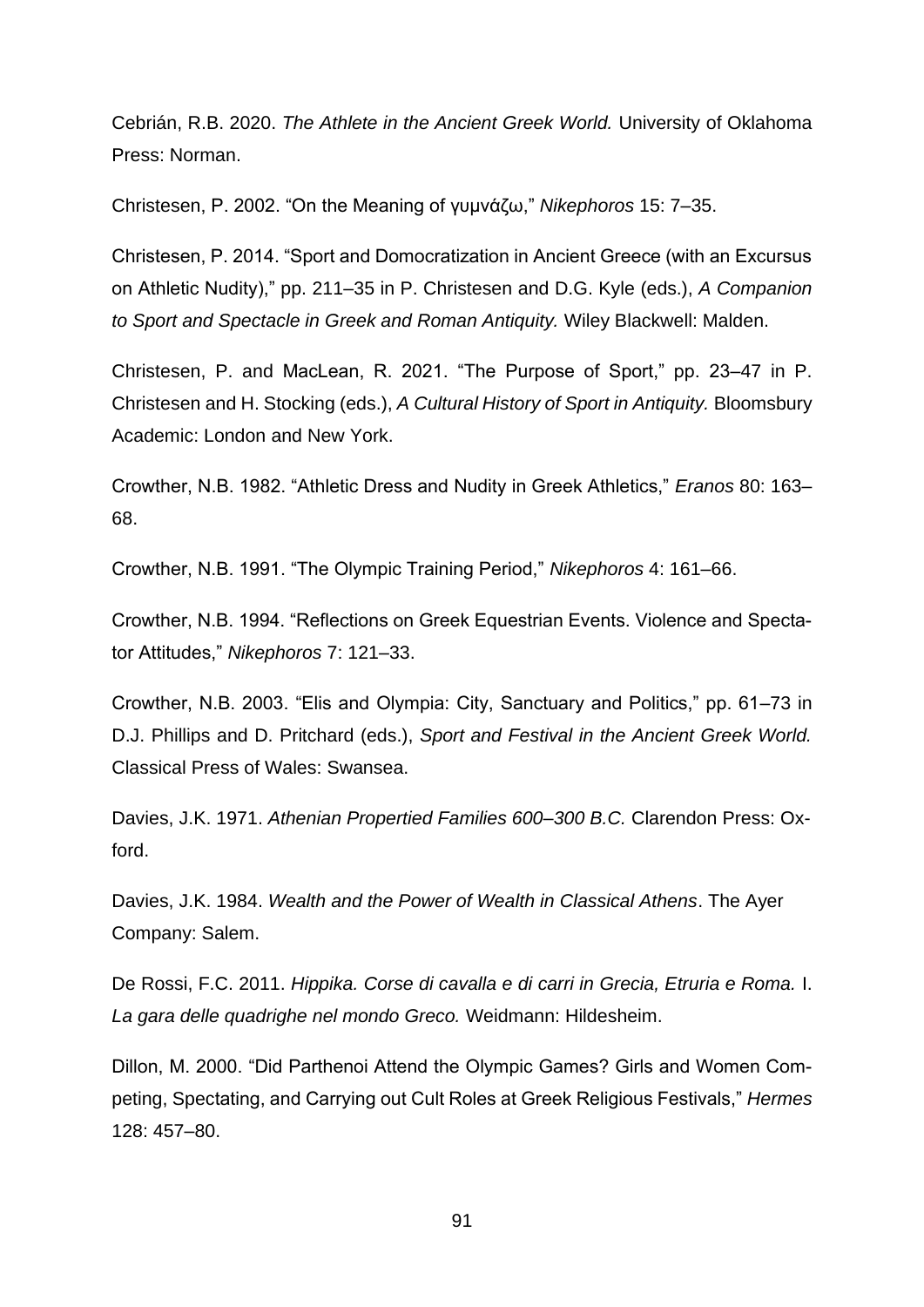Dillon, M. 2021. "Cult and Competition," pp. 567–91 in A. Futrell and T.F. Scanlon (eds.), *The Oxford Handbook of Sport and Spectacle in the Ancient World.* Oxford University Press: Oxford.

Duplouy, A. 2015. "Genealogical and Dynatic Behaviour and Classical Greece: Two Gentilician Approaches," pp. 59–84 in N. Fisher and H. van Wees (eds.), *Aristocracy in Antiquity.* Classical Press of Wales: Swansea.

Ebert, J. 1972. *Griechische Epigramme auf Sieger an gymnischen und hippischen Agonen*. Akademie-Verlag: Berlin.

Espy, R. 1979. *The Politics of the Olympic Games*. University of California Press: Berkeley and London.

Fisher, N. 2001. *Aeschines.* Against Timarchos. *Introduction, Translation, and Commentary.* Oxford University Press: Oxford.

Frazer, J.G. 1898. *Pausanias's Description of Greece IV*. Macmillan and Co.: London.

Frel, J. 1973. *Panathenaic Prize Amphoras*. Kerameikos Book 2. Esperos: Athens.

Gabrielsen, V. 1994. *Financing the Athenian Fleet. Public Taxation and Social Relations.* John Hopkins University Press: Baltimore.

Golden, M. 1998. *Sport and Society in Ancient Greece.* Cambridge University Press: Cambridge.

Golden, M. 2004. *Sport in the Ancient World from A to Z*. Routledge: London and New York.

Golden, M. 2008. *Greek Sport and Social Status.* University of Texas Press: Austin.

Golden, M. 2014. "Equestrian Competition in Ancient Greece: Difference, Dissent, Democracy," pp. 249–70 in T.F. Scanlon (ed.), *Sport in the Greek and Roman Worlds.* 1. *Early Greece, the Olympics, and Contests.* Oxford University Press: Oxford.

Graf, F. 1996. *Greek Mythology. An Introduction.* Trl. by T. Marier. Johns Hopkins University Press: Baltimore and London.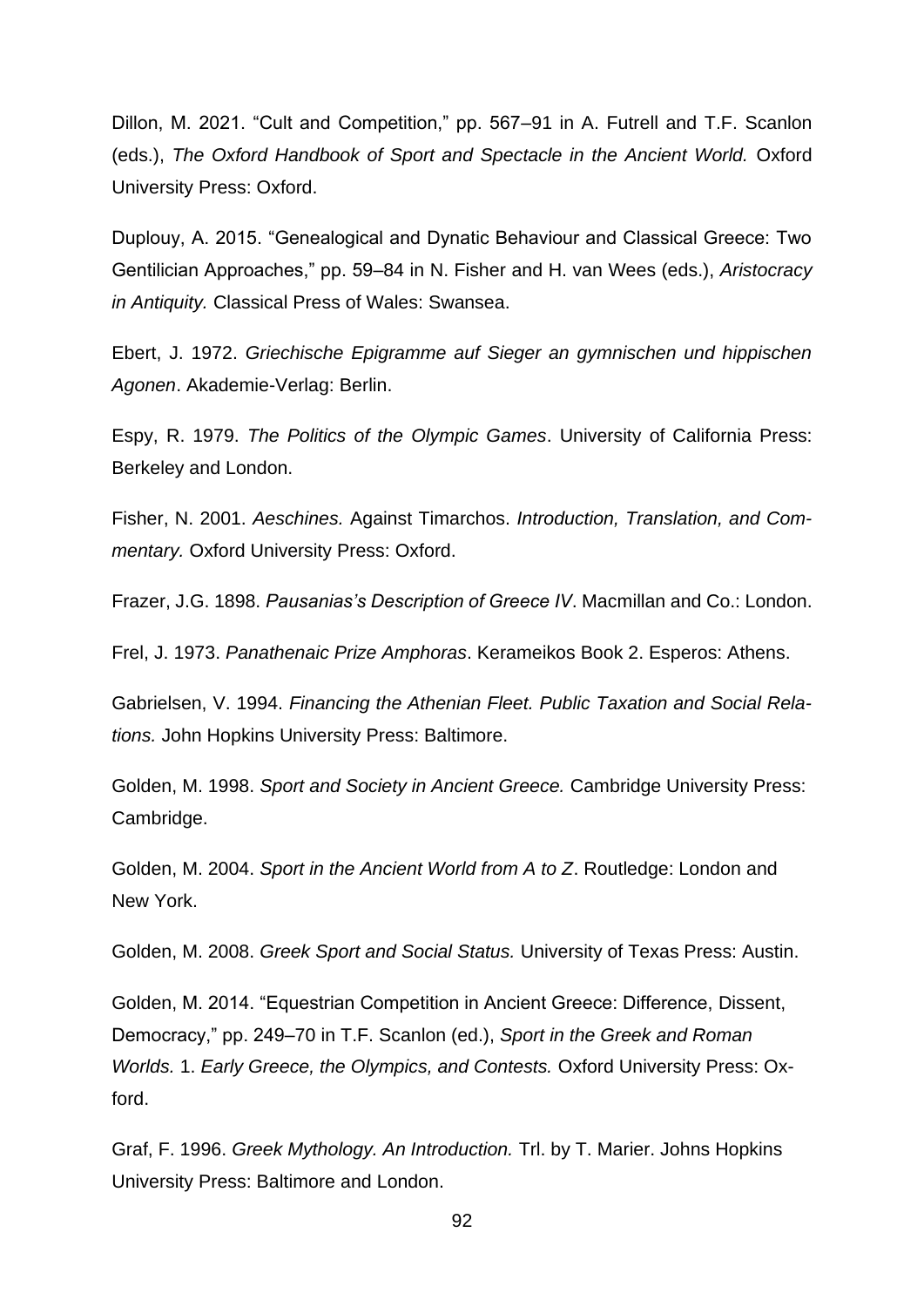Gribble, D. 2012. "Alcibiades at the Olympics: Performance, Politics and Civic Ideology," *Classical Quarterly* 62: 45–71.

Guttmann, A. 1986. *Sports Spectators*. Columbia University Press: New York.

Guttmann, A. 1991. *Women's Sports. A History.* Columbia university Press: New York.

Gygax, M.D. 2016. *Benefaction and Rewards in the Ancient Greek City. The Originds of Euergetism*. Cambridge University Press: Cambridge.

Hamilton, R. 1996. "Panathenaic Amphoras: The Other Side," pp. 137–62 in J. Neils (ed.), *Worshipping Athena. Panathenaia & Parthenon.* The University of Wisconsin Press: Madison.

Hansen, M.H. 1999. *The Athenian Democracy in the Age of Demosthenes*. 2. ed. Bristol Classical Paperbacks. Bristol Classical Press: London.

Harris, H.A. 1972. *Sport in Greece and Rome.* Thames and Hudson: London.

Harrison, T. 2002. *Greeks and Barbarians.* Edinburgh University Press: Edinburgh.

Herrmann, H.-V. 1988. "Die Siegerstatuen von Olympia," *Nikephoros* 1: 119-83.

Hitch, S. and Rutherford, I. (eds.). 2017. *Animal Sacrifice in the Greek World.* Cambridge University Press: Cambridge.

Hodkinson, S. 2000. *Property and Wealth in Classical Sparta.* Classical Press of Wales: Swansea.

Hornblower, S. and Morgan, C. (eds.). 2007. *Pindar's Poetry, Patrons, and Festivals from Archaic Greece to the Roman Empire*. Oxford University Press: Oxford.

Hyde, W.W. 1921. *Olympic Victor Monuments and Greek Art.* Carnegie Institution of Washington: Washington.

Isler, H.P. 2017. *Antike Theaterbauten: ein Handbuch*. Austrian Academy of Sciences Press: Vienna.

93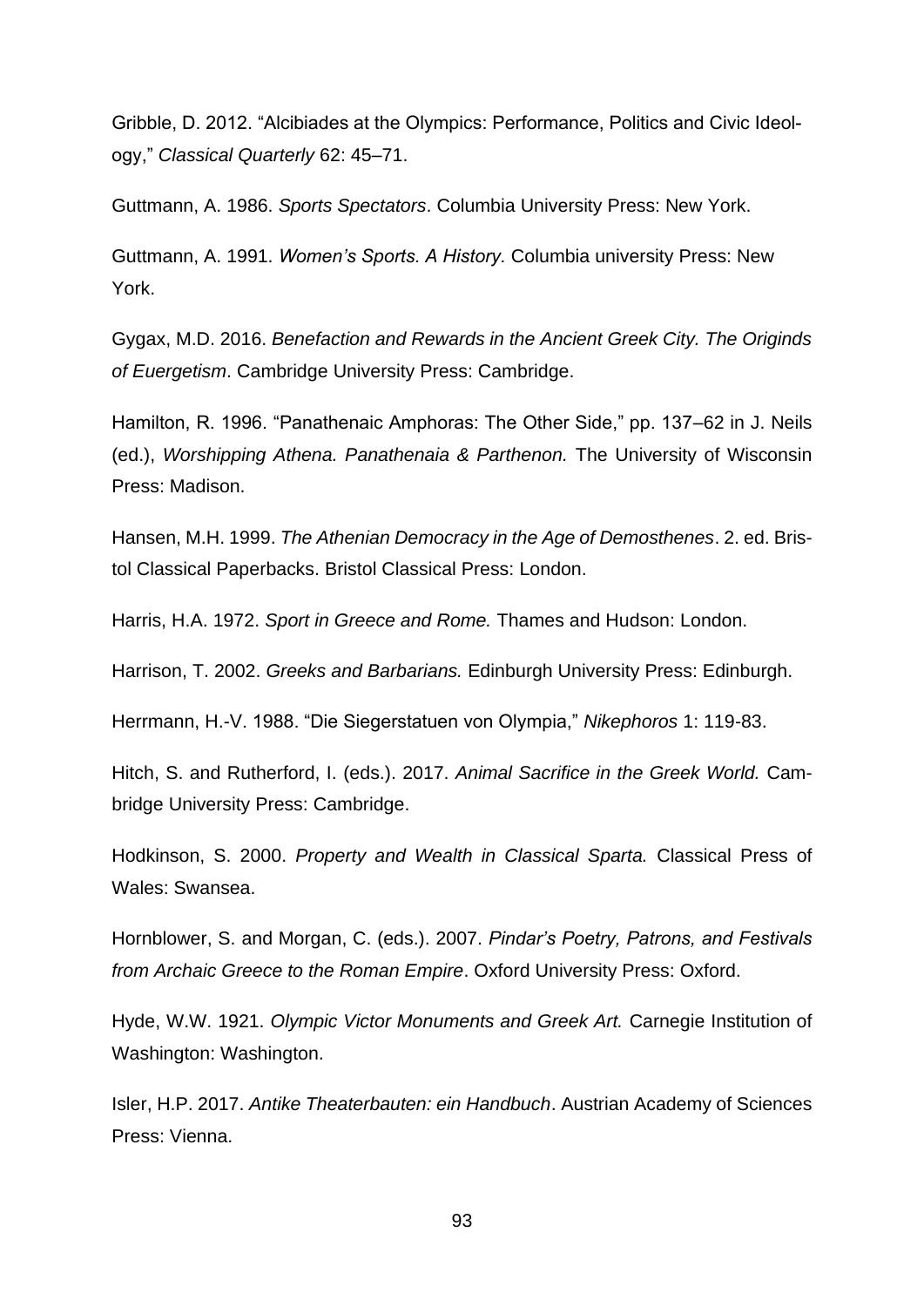Johnston, A. 1987. "IG II(2) 2311 and the Number of Panathenaic Amphorae," *Annual of the British School at Athens* 82: 125–29.

Kantzios, I. 2004. "Victory, Fame and Song in Pindar's Odes," *International Journal of the History of Sport* 21.1: 109–17.

Keesling, C.M. 2017. *Early Greek Portraiture. Monuments and Histories.* Cambridge University Press: Cambridge.

Kyle, D.G. 2003. "'The Only Woman in AlL Greece': Kyniska, Agesilaus. Alcibiades and Olympia," *Journal of Sport History* 30: 183–203.

Kyle, D.G. 2007. *Sport and Spectacle in the Ancient World.* Blackwell Publishing: Malden.

Kyle, D.G. 2014. "Greek Female Sport. Rites, Running, and Racing," pp. 258–75 in P. Christesen and D.G. Kyle (eds.), *A Companion to Sport and Spectacle in Greek and Roman Antiquity.* Wiley Blackwell: Malden.

Lattimore, S. 1988. "The Nature of Early Greek Victor Statues," pp. 245–56 in S.J. Bandy (ed.), *Coroebus Triumphs. The Alliance of Sport and the Arts*. Bandy: San Diego.

Lee, H.M. 2001. *The Program and Schedule of the Ancient Olympic Games.*  Weidmann: Hildesheim.

Mackie, H. 2003*. Graceful Errors. Pindar and the Performance of Praise*. University of Michigan Press: Ann Arbor.

Mann, C. 2001. *Athlet und Polis im archaischen und frühklassischen Griechenland.*  Vandenhoeck and Ruprecht: Göttingen.

Mann, C. 2014. "People on the Fringes of Greek Sport," pp. 276–86 in P. Christesen and D.G. Kyle (eds.), *A Companion to Sport and Spectacle in Greek and Roman Antiquity.* Wiley Blackwell: Malden.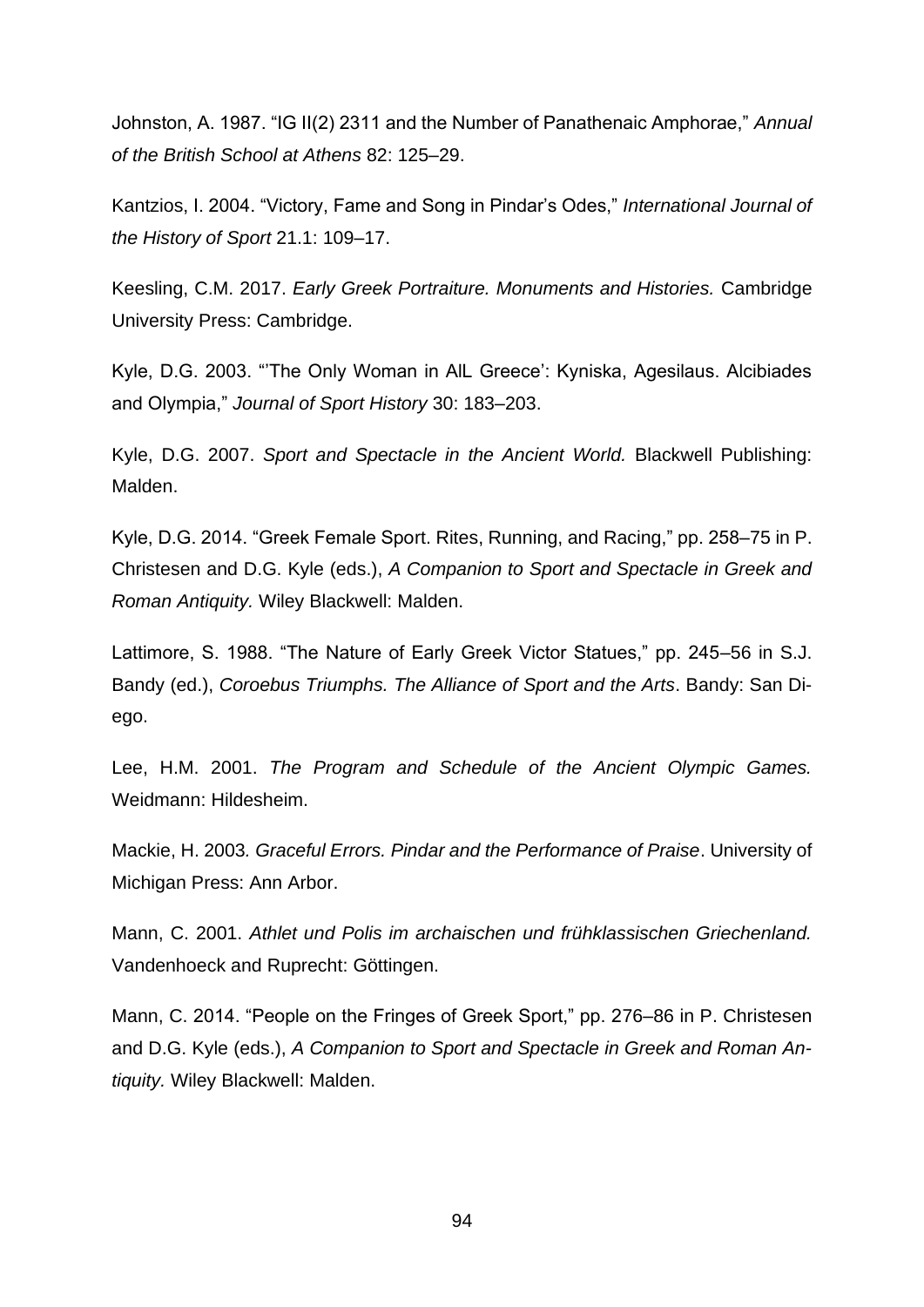Mann, C. 2021. "Products, Training, and Technology," pp. 69–94 in P. Christesen and H. Stocking (eds.), *A Cultural History of Sport in Antiquity.* Bloomsbury Academic: London and New York.

Matthews, V. 2007. "Olympic Losers: Why Athletes Who Did Not Win at Olympia Are Remembered," pp. 81–93 in G.P. Schaus and S.R. Wenn (eds.), *Onwards to the Olympics. Historical Perspectives on the Olympic Games.* The Canadian Institute at Athens: Athens.

McDevitt, A. 2009. *Bacchylides: The Victory Poems*. Translation with Introduction and Commentary. Bristol Classical Press: London.

McDonnell, M. 1991. "The Introduction of Athletic Nudity: Thucydides, Plato, and the Vases," *Journal of Hellenic Studies* 111: 182–93.

Mikalson, J.D. 1975. *The Sacred and Civil Calendar of the Athenian Year.* Princeton University Press: Princeton.

Mikalson, J.D. 2007. "Gods and Athletic Games," pp. 33–40 in O. Palagia and A. Choremi-Spetsieri (eds.), *The Panathenaic Games.* Oxbow Books: Oxford.

Miller, P.J. 2021. "Segregation, Inclusion, and Exclusion," pp. 141–58 in P. Christesen and H. Stocking (eds.), *A Cultural History of Sport in Antiquity.* Bloomsbury Academic: London and New York.

Miller, S.G. 2000. "Naked Democracy," pp. 277–96 in P. Flensted-Jensen *et al.* (eds.), *Polis & Politics. Studies in Ancient Greek History Presented to Mogens Herman Hansen on his Sixtieth Birthday, August 20, 2000.* Museum Tusculanum Press: Copenhagen.

Miller, S.G. 2004. *Ancient Greek Athletics*. Yale University Press: New Haven and London.

Mouratides, J. 1985. "The Origin of Nudity in Greek Athletics," *Journal of Sport History*  12: 213–32.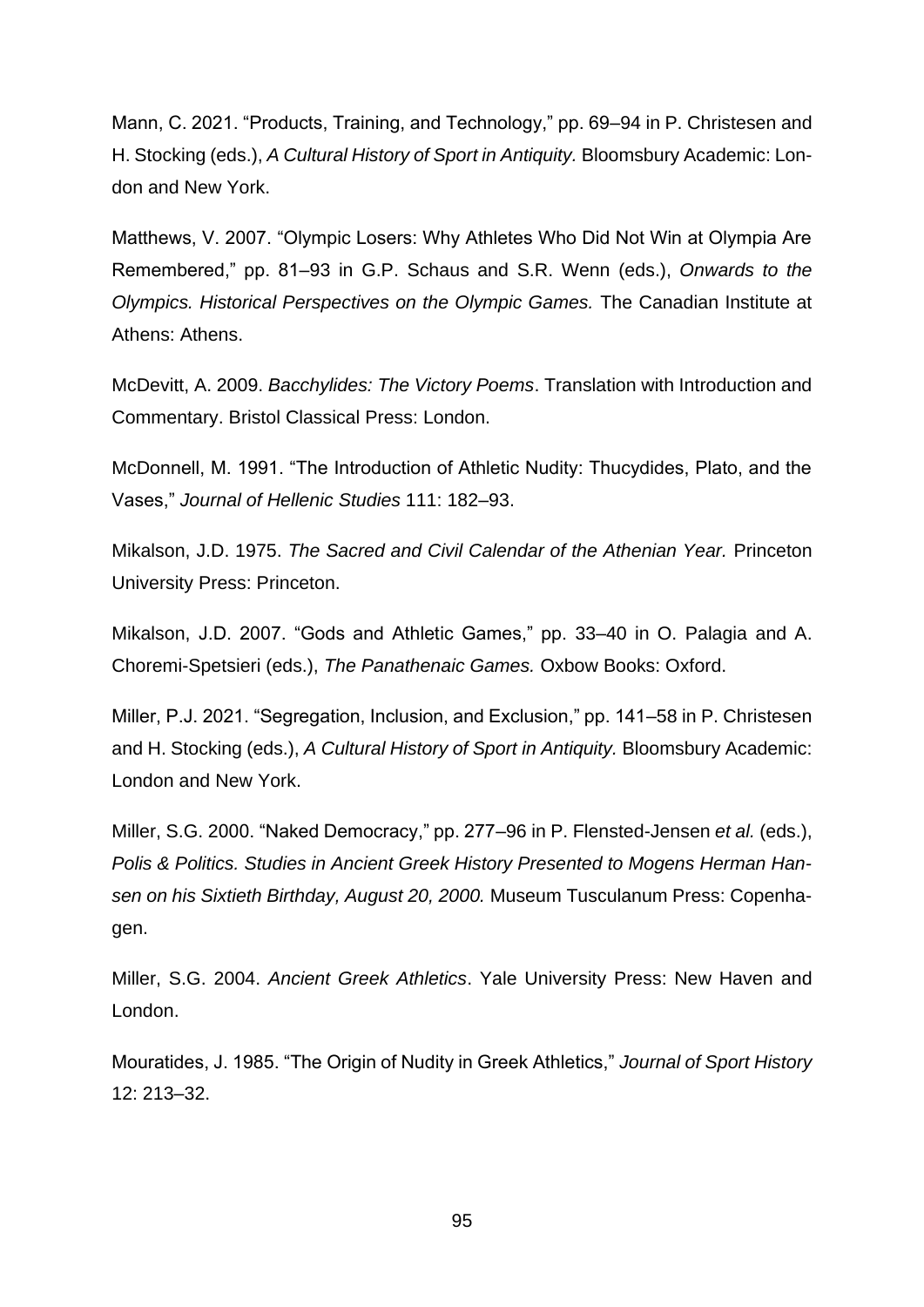Murray, S.C. 2014. "The Role of Religion in Greek Sport," pp. 309–19 in P. Christesen & D.G. Kyle (eds.), *A Companion to Sport in Greek and Roman Antiquity*. Wiley Blackwell: Malden.

Murray, S.C. 2021. "Rules and Order," pp. 95–119 in P. Christesen and H. Stocking (eds.), *A Cultural History of Sport in Antiquity.* Bloomsbury Academic: London and New York.

Neils, J. 1992. "Panathenaic Amphoras: Their Meaning, Makers, and Markets," pp. 29–51 in J. Neils (ed.), *Goddess and Polis. The Panathenaic Festival in Ancient Athens.* Princeton University Press: Princeton.

Nicholson, N.J. 2003. "Aristocratic Victory Memorials and the Absent Charioteer," pp. 101–28 in C. Dougherty and L. Kurke (eds.), *The Cultures within Ancient Greek Cultues. Contact, Conflict, Collaboration.* Cambridge University Press: Cambridge.

Nicholson, N.J. 2005. *Aristocracy and Athletics in Archaic and Classical Greece.*  Cambridge University Press: Cambridge.

Nielsen, T.H. 2002. *Arkadia and its Poleis in the Archaic and Classical Periods.*  Vandenhoeck and Ruprecht: Göttingen.

Nielsen, T.H. 2007. *Olympia and the Classical Hellenic City-State Culture.* The Royal Danish Academy: Copenhagen.

Nielsen, T.H. 2011. "Team Ephesos," *Aigis* Suppl. I: *Festskrift til Chr. Gorm Tortzen*:  $1 - 13$ .

Nielsen, T.H. 2012. "When Zeus gave me victory" – a note on *Inschriften von Olympia* 166," *Nikephoros* 25: 155–58.

Nielsen, T.H. 2014. "An Essay on the Extent and Significance of the Greek Athletic Culture in the Classical Period," *Proceedings of the Danish Institute at Athens* 7: 11– 35.

Nielsen, T.H. 2018. *Two Studies in the History of Ancient Greek Athletics.* The Royal Danish Academy: Copenhagen.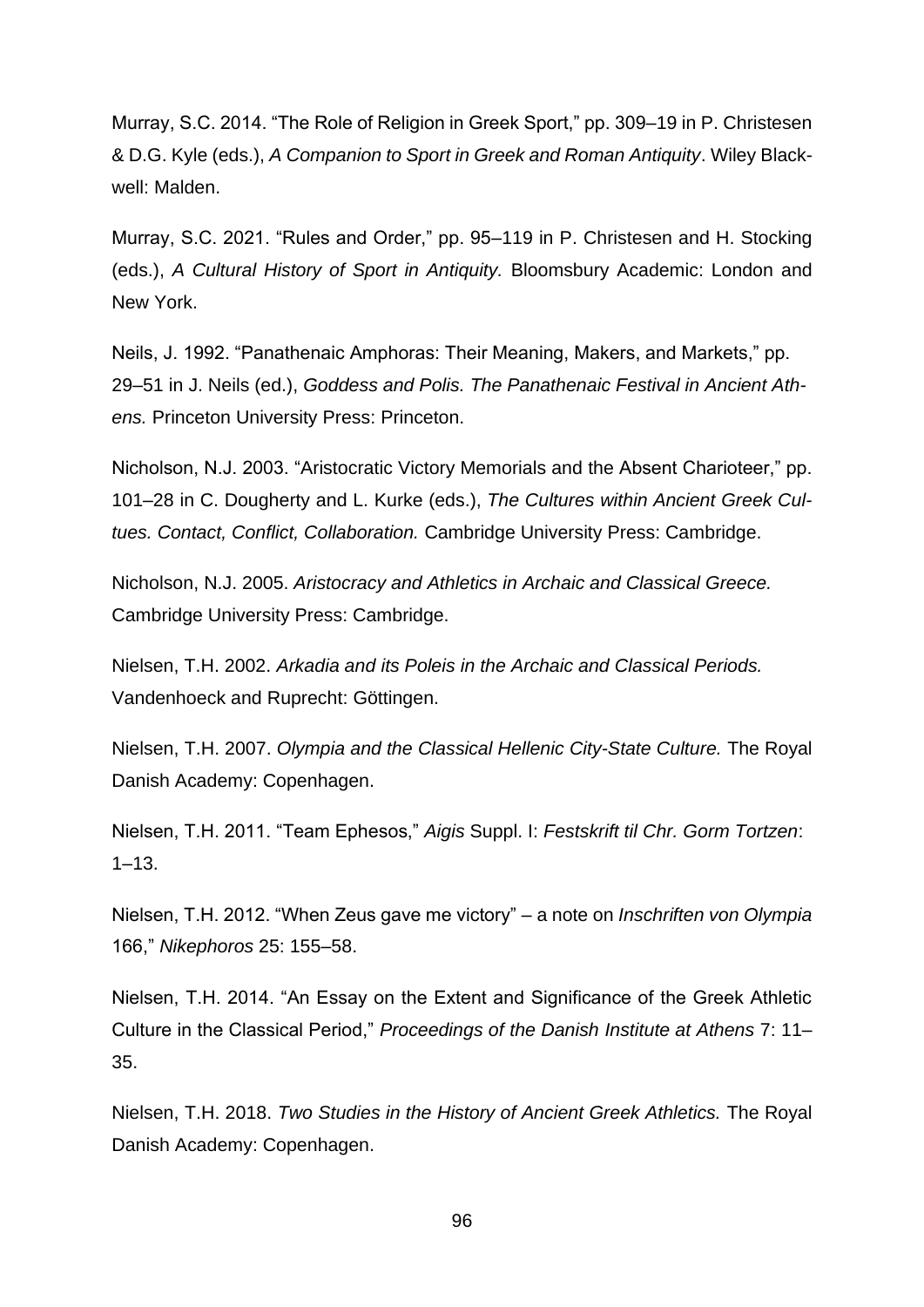Nisetich, F.J. 1980. *Pindar's Victory Songs*. Johns Hopkins University Press: Baltimore.

Papakonstantinou, Z. 2003. "Alcibiades in Olympia: Olympic Ideology, Sport and Social Conflict in Classical Athens," *Journal of Sport History* 30: 173–82.

Papakonstantinou, Z. 2019. *Sport and Identity in Ancient Greece.* Routledge: London and New York.

Parker, R. 2005*. Polyteism and Society at Athens*. Oxford University Press: Oxford.

Peim, O. 2000. "Die Siegerstatuen von Schwerathleten in Olympia und ihre Zusammenstellung durch Pausanias," *Nikephoros* 13: 95-109.

Petermandl, W. 1997. "Überlegungen zur Funktion der Altersklassen bei den griechischen Agonen," *Nikephoros* 10: 135–47.

Petermandl, W. 2013. "Sport im Lendenschurz? Kritische Bemerkungen zur Einführung der Nacktheit im griechischen Sport," pp. 457–74 in P. Mauritsch and C. Ulf (eds.), *kultur(en) – Formen des Alltäglichen in der Antike. Festschrift für Ingomar Weiler zum 75. Geburtstag.* Grazer Universitätsverlag: Graz.

Pinney, G.F. 1988. "Pallas and Panathenaea," pp. 465–77 in T. Melander and J. Christensen (eds.), *Proceedings of the 3rd Symposium on Ancient Greek and Related Pottery*. Nationalmuseet, Ny Carlsberg Glyptotek and Thorvaldsens Museum: Copenhagen.

Potter, D. 2012. *The Victor's Crown. A History of Ancient Sport from Homer to Byzantium.* Oxford University Press: Oxford.

Pritchard, D. 2003. "Athletics, Education and Participation in Classical Athens," pp. 293–349 in D.J. Phillips and D. Pritchard (eds.), *Sport and Festival in the Ancient Greek World.* The Classical Press of Wales: Swansea.

Raschke, W.J. 1987. "Images of Victory," pp. 38–54 in W.J. Raschke (ed.), *The Archaeology of the Olympics. The Olympics and Other Festivals in Antiquity*. The University of Wisconsin Press: Madison.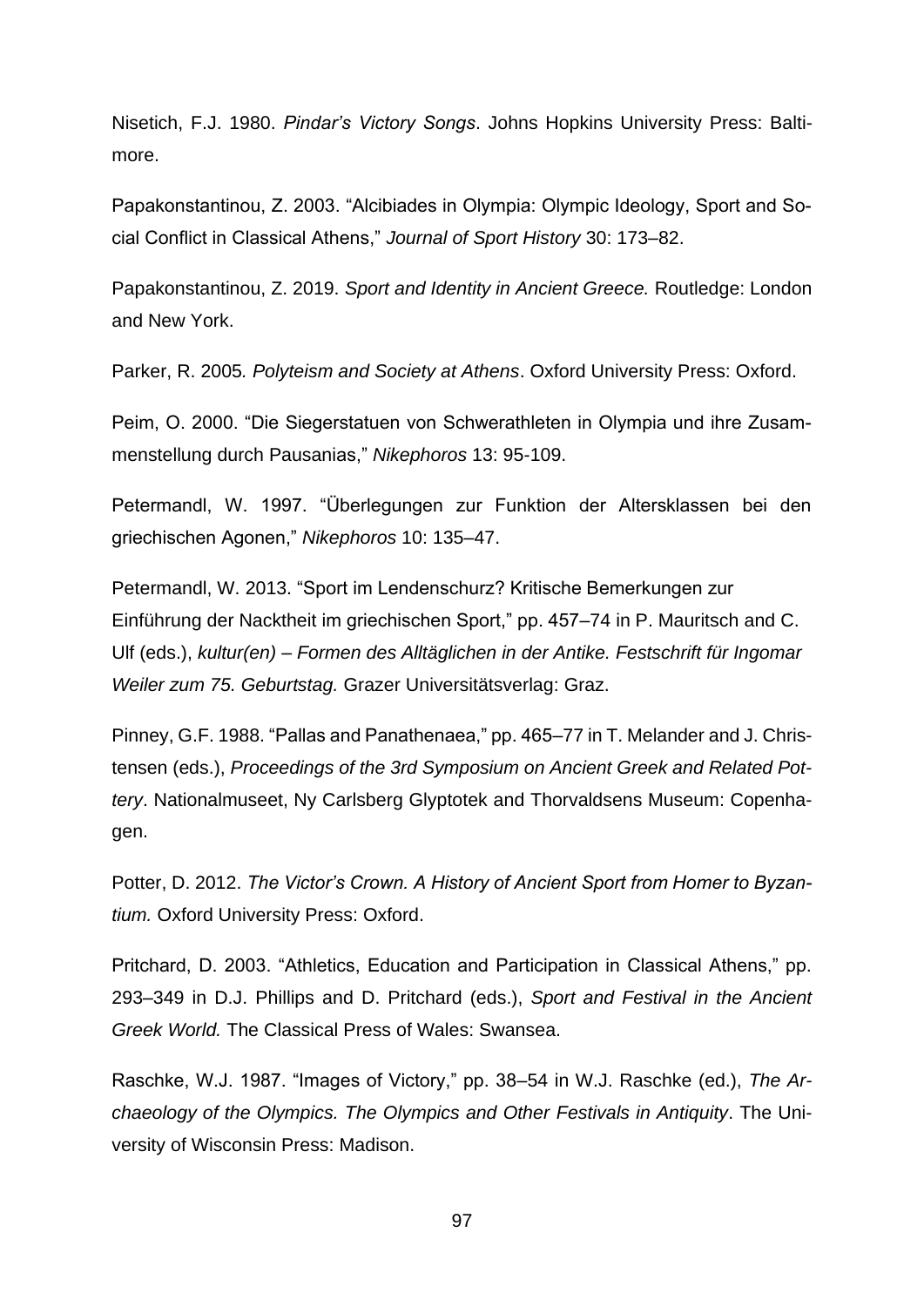Remijsen, S. 2011. "The So-Called 'Crown-Games': Terminology and Historical Context of the Ancient Categories for Agones," *Zeitschrift für Papyrologie und Epigraphik* 177: 97–109.

Remijsen, S. 2019. "Only Greeks at the Olympics? Reconsidering the Rule against Non-Greeks at 'Panhellenic' Games," *Classica & Mediaevalia* 67: 1–61.

Remijsen, S. 2021. "Sporting Time and Sporting Space," pp. 49–67 in P. Christesen and H. Stocking (eds.), *A Cultural History of Sport in Antiquity.* Bloomsbury Academic: London and New York.

Rhodes, P.J. 2011. *Alcibiades. Athenian Playboy, General and Traitor.* Pen and Sword: Barnsley.

Rosivach, V.J. 1994. *The System of Public Sacrifice in Fourth-Century Athens*. Scholars Press: Atlanta.

Roy, J. 2020. "The Son of Pharnabazos and Parapita, a Persian Competing in the Olympic Games: Xenophon *Hellenica* 4.1.39-40," *Classica & Mediaevalia* 68: 119–34.

Saïd, S. and Trédé-Boulmer, M. 1984. "L'éloge de la cité du vainqueur dans les épinicies de Pindare," *Ktema* 9: 161–70.

Sansone, D. 1988. *Greek Athletics and the Genesis of Sport.* University of California Press: Berkeley.

Scanlon, T.F. 2008, "The *Heraia* at Olympia Revisited," *Nikephoros* 21: 159–96.

Scanlon, T.F. 2014. "Racing for Hera: A Girl's Contest at Olympia," pp. 108 – 47 in T.F. Scanlon (ed.), *Oxford Readings in Classical Studies: Sport in the Greek and Roman Worlds.* 2. *Greek Athletic Identities and Roman Sports and Spectacle.* Oxford University Press: Oxford.

Scanlon, T.F. 2021. "Gender and Sexuality in Greek Sport," pp. 653–75 in A. Futrell and T.F. Scanlon (eds.), *The Oxford Handbook of Sport and Spectacle in the Ancient World.* Oxford University Press: Oxford.

Scott, L. 2005. *Historical Commentary on Herodotus Book 6.* Brill: Leiden and Boston.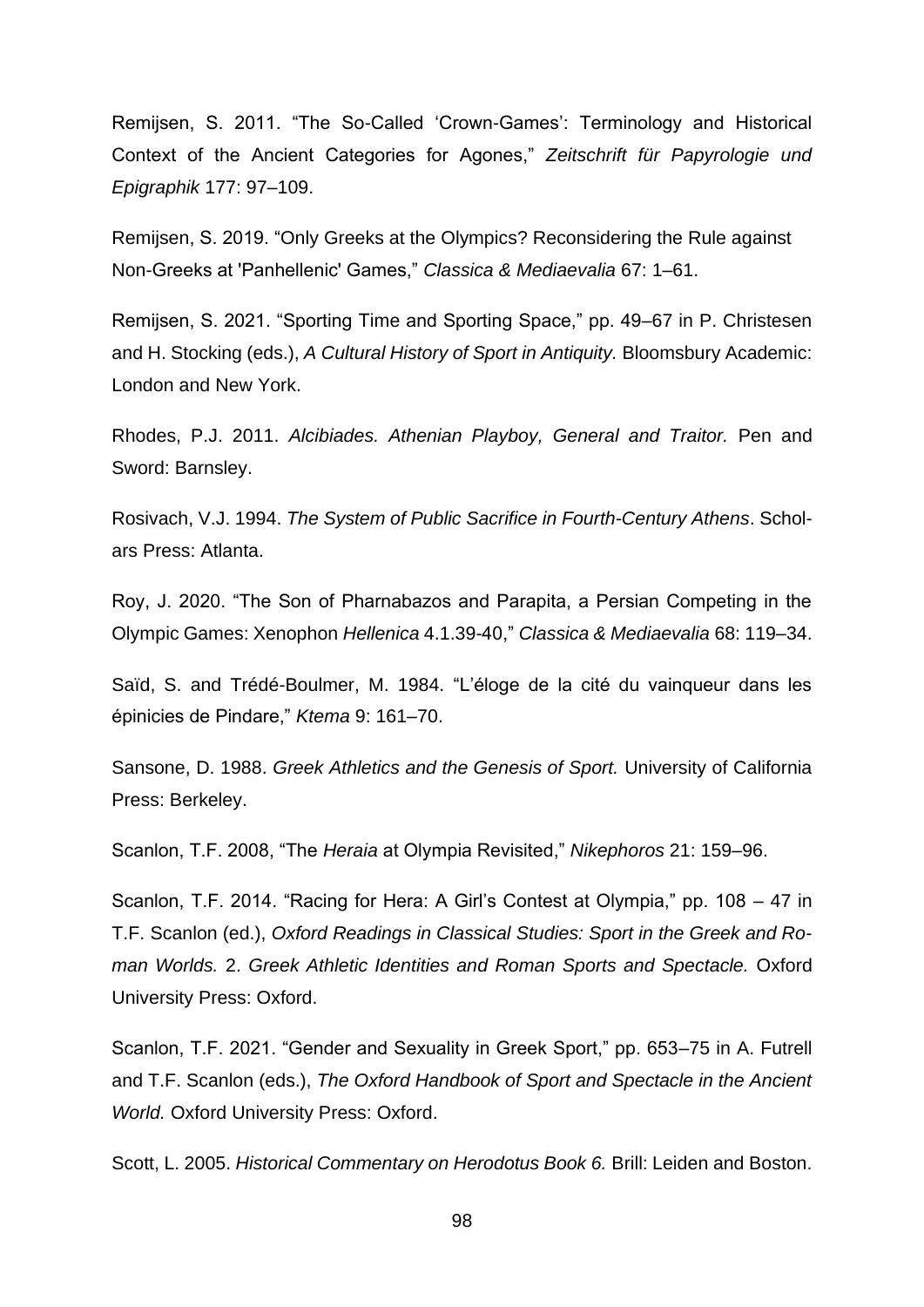Segal, E. 1984. "To Win or to Die of Shame: A Taxonomy of Values," *Journal of Sport History* 11: 25–31.

Shear, J.L. 2003. "Prizes from Athens: The List of Panathenaic Prizes and the Sacred Oil," *Zeitschrift für Papyrologie und Epigraphik* 142: 87-108.

Smith, R.R.R. 2007. "Pindar, Athletes, and the Early Greek Statue Habit," pp. 83–139 in S. Hornblower and C. Morgan (eds.), *Pindar's Poetry, Patrons, and Festivals. From Archaic Greece to the Roman Empire*. Oxford University Press: Oxford.

Sourvinou-Inwood, C. 1988. "Further Aspects of *Polis* Religion," *Annali dell' Istituto Universitario Orientale di Napoli, Sezione di Archelogia e Storia Antica* 10: 259–74.

Sourvinou-Inwood, C. 1990. "What is *Polis* Religion?," pp. 295 – 322 in O. Murray and S.Price (eds.), *The Greek City from Homer to Alexander*. Oxford University Press: Oxford.

Spivey, N. 2004. *The Ancient Olympics.* Oxford University Press: Oxford.

Sweet, W.E. 1985. "Protection of the Genitals in Greek Athletics," *Ancient World* 11: 43–52.

Thuillier, J.-P. 1988. "La nudité athlétique (Grèce, Etrurie, Rome)," *Nikephoros* 1: 29– 48.

Tiverios, M. 1996. "Shield Devices and Column-Mounted Statues on Panathenaic Amphoras: Some Remarks on Iconography," pp. 163–74 in J. Neils (ed.), *Worshipping Athena. Panathenaia & Parthenon.* The University of Wisconsin Press: Madison.

Tiverios, M. 2007. "Panathenaic Amphoras," pp. 1–19 in O. Palagia and A. Choremi-Spetsieri (eds.), *The Panathenaic Games.* Oxbow Books: Oxford.

Tyrrell, Wm.B. 2004. *The Smell of Sweat. Greek Athletics, Olympics, and Culture*. Bolchazy-Carducci Publishers: Wauconda.

Young, D.C. 1984. *The Olympic Myth of Greek Amateur Athletics.* Ares Publishers: Chicago.